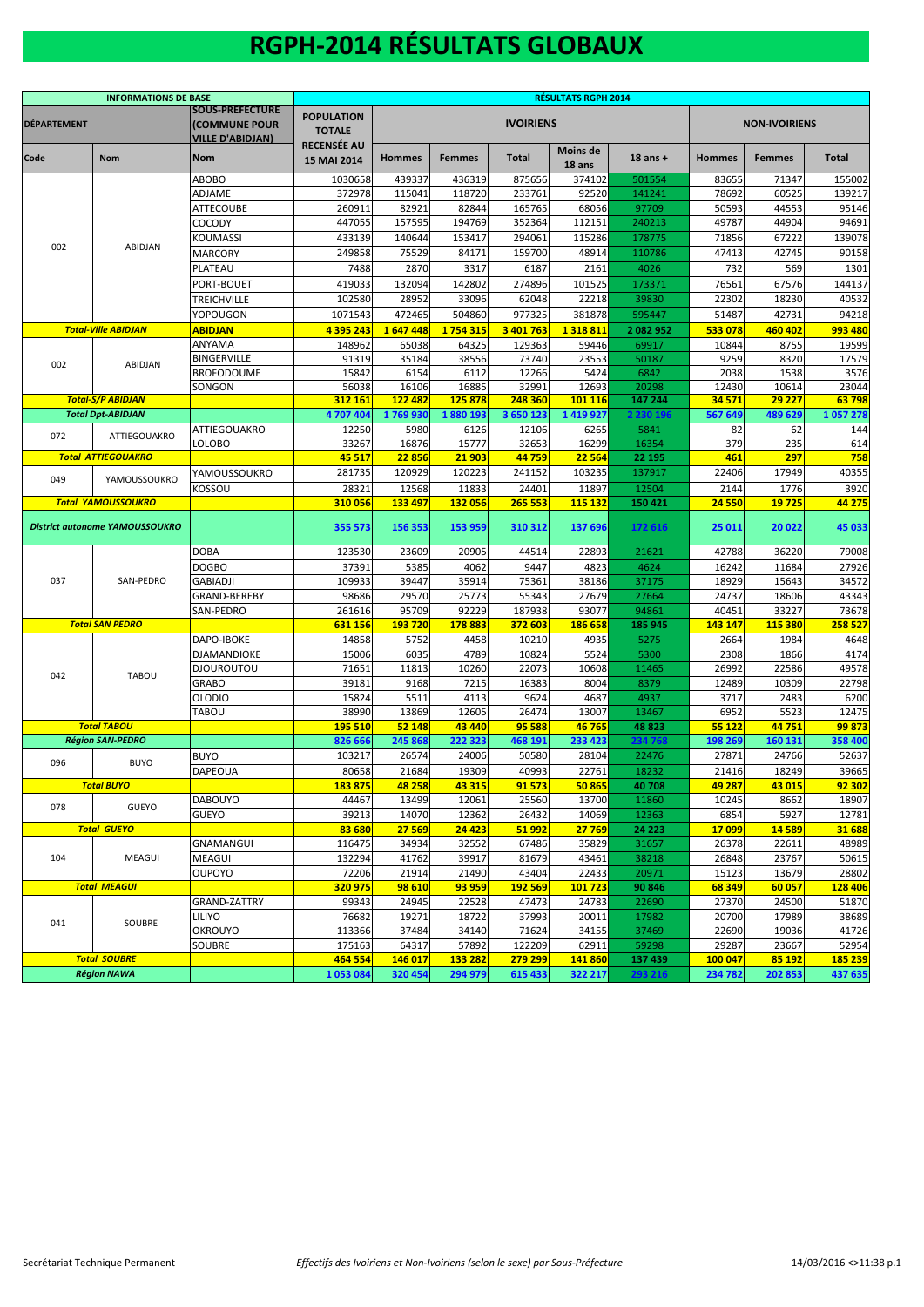| 077 | <b>FRESCO</b>                  | <b>DAHIRI</b><br><b>FRESCO</b> | 36591<br>41058 | 9073<br>11304 | 8516<br>10338 | 17589<br>21642 | 9154<br>10644 | 8435<br>10998 | 9938<br>10618 | 9064<br>8798  | 19002<br>19416 |
|-----|--------------------------------|--------------------------------|----------------|---------------|---------------|----------------|---------------|---------------|---------------|---------------|----------------|
|     |                                | GBAGBAM                        | 23649          | 6264          | 5558          | 11822          | 6067          | 5755          | 6382          | 5445          | 11827          |
|     | <b>Total FRESCO</b>            |                                | 101 298        | 26 641        | 24 4 12       | 51 053         | 25 865        | 25 188        | 26 938        | 23 307        | 50 245         |
|     |                                | DAKPADOU                       | 46529          | 13015         | 12026         | 25041          | 12016         | 13025         | 11801         | 9687          | 21488          |
|     |                                | GRIHIRI                        | 37852          | 10544         | 9001          | 19545          | 9405          | 10140         | 10301         | 8003          | 18304          |
|     |                                | <b>OBAKUYA</b>                 | 67969          | 20854         | 18352         | 39206          | 20134         | 19072         | 15399         | 13360         | 28759          |
| 038 | SASSANDRA                      | MEDON                          | 16575          | 4020          | 3471          | 7491           | 3585          | 3906          | 5346          | 3736          | 9082           |
|     |                                | SAGO                           | 58354          | 13271         | 12510         | 25781          | 13095         | 12686         | 17345         | 15228         | 32573          |
|     |                                | SASSANDRA                      | 72221          | 24641         | 21378         | 46019          | 23274         | 22745         | 14825         | 11299         | 26124          |
|     | <b>Total SASSANDRA</b>         |                                | 299 500        | 86 345        | 76 738        | 163 083        | 81509         | 81 574        | 75 017        | 61 313        | 136 330        |
|     | <b>Région GBOKLE</b>           |                                | 400 798        | 112 986       | 101 150       | 214 136        | 107 374       | 106 762       | 101 955       | 84 620        | 186 575        |
|     | District du BAS-SASSANDRA      |                                | 2 2 8 0 5 4 8  | 679 308       | 618 452       | 1 297 760      | 663 014       | 634 746       | 535 006       | 447 604       | 982 610        |
|     |                                | ABENGOUROU                     | 135635         | 50118         | 51289         | 101407         | 47019         | 54388         | 18688         | 15540         | 34228          |
|     |                                | AMELEKIA                       | 25238          | 7639          | 7504          | 15143          | 7169          | 7974          | 5549          | 4546          | 10095          |
|     |                                | ANIASSUE                       | 40498          | 12090         | 12217         | 24307          | 10989         | 13317         | 8884          | 7289          | 16173          |
| 001 | ABENGOUROU                     | EBILASSOKRO                    | 19433          | 5169          | 4821          | 9990           | 4880          | 5110          | 5199          | 4244          | 9443           |
|     |                                | NIABLE                         | 44967          | 9321          | 9912          | 19233          | 9227          | 10006         | 13416         | 12318         | 25734          |
|     |                                | YAKASSE-FEYASSE                | 36838          | 11875         | 11428         | 23303          | 11661         | 11642         | 7546          | 5976          | 13522          |
|     |                                | ZARANOU                        | 33539          | 7832          | 7459          | 15291          | 7597          | 7694          | 10591         | 7657          | 18248          |
|     | <b>Total ABENGOUROU</b>        |                                | 336 148        | 104 044       | 104 630       | 208 674        | 98 542        | 110 131       | 69873         | 57 570        | 127 443        |
|     |                                | AGNIBILEKROU                   | 69174          | 23535         | 23676         | 47211          | 22731         | 24480         | 11890         | 10073         | 21963          |
|     |                                | AKOBOISSUE                     | 28647          | 4754          | 5012          | 9766           | 5025          | 4741          | 9969          | 8912          | 18881          |
| 006 | AGNIBILEKROU                   | DAME                           | 15920          | 3568          | 3813          | 7381           | 3485          | 3896          | 4583          | 3956          | 8539           |
|     |                                | <b>DUFFREBO</b>                | 42426          | 14116         | 12819         | 26935          | 13758         | 13177         | 8371          | 7120          | 15491          |
|     |                                | TANGUELAN                      | 12021          | 3755          | 3888          | 7643           | 3855          | 3788          | 2380          | 1998          | 4378           |
|     | <b>Total AGNIBILEKROU</b>      |                                | 168 188        | 49728         | 49 208        | 98 936         | 48854         | 50 082        | 37 193        | 32 059        | 69 252         |
|     |                                | <b>BETTIE</b>                  | 24983          | 6153          | 6322          | 12475          | 6056          | 6419          | 6909          | 5599          | 12508          |
| 073 | <b>BETTIE</b>                  | <b>DIAMARAKRO</b>              | 31113          | 6881          | 6795          | 13676          | 7169          | 6507          | 9407          | 8030          | 17437          |
|     | <b>Total BETTIE</b>            |                                | 56 096         | 13 0 34       | 13 117        | 26 151         | 13 2 2 5      | 12 9 26       | 16 3 16       | 13 6 29       | 29 945         |
|     | <b>Région INDENIE-DJUABLIN</b> |                                | 560 432        | 166 806       | 166 955       | 333 761        | 160 621       | 173 139       | 123 382       | 103 258       | 226 640        |
|     |                                | <b>ABOISSO</b>                 | 86115          | 32609         | 32155         | 64764          | 31057         | 33707         | 11686         | 9634          | 21320          |
|     |                                | ADAOU                          | 57187          | 19494         | 20064         | 39558          | 20168         | 19390         | 9460          | 8169          | 17629          |
|     |                                | ADJOUAN                        | 25088          | 6698          | 6680          | 13378          | 6349          | 7029          | 6163          | 5547          | 11710          |
|     |                                | AYAME                          | 14195          | 5284          | 4713          | 9997           | 4512          | 5485          | 2291          | 1907          | 4198           |
| 003 | <b>ABOISSO</b>                 | <b>BIANOUAN</b>                | 41442          | 9053          | 8430          | 17483          | 9088          | 8395          | 12401         | 11558         | 23959          |
|     |                                | KOUAKRO                        | 30061          | 6749          | 6768          | 13517          | 6761          | 6756          | 8846          | 7698          | 16544          |
|     |                                | MAFERE                         | 34760          | 9225          | 9355          | 18580          | 8914          | 9666          | 8572          | 7608          | 16180          |
|     |                                | YAOU                           | 19004          | 5071          | 4594          | 9665           | 4750          | 4915          | 4813          | 4526          | 9339           |
|     | <b>Total ABOISSO</b>           |                                | 307852         | 94 183        | 92 759        | 186 942        | 91 599        | 95 343        | 64 232        | 56 647        | 120 879        |
|     |                                | ADIAKE                         | 44257          | 14543         | 14721         | 29264          | 14328         | 14936         | 8089          | 6904          | 14993          |
| 051 | <b>ADIAKE</b>                  | ASSINIE-MAFIA                  | 16721          | 4279          | 4518          | 8797           | 3891          | 4906          | 4471          | 3453          | 7924           |
|     |                                | <b>ETUEBOUE</b>                | 22569          | 6492          | 6613          | 13105          | 6576          | 6529          | 5008          | 4456          | 9464           |
|     | <b>Total ADIAKE</b>            |                                | 83 547         | 25 314        | 25 852        | 51 166         | 24 795        | 26 371        | 17568         | 14813         | 32 381         |
|     |                                | <b>BONGO</b>                   | 25052          | 5138          | 5241          | 10379          | 5000          | 5379          | 8018          | 6655          | 14673          |
| 055 | GRAND-BASSAM                   | <b>BONOUA</b>                  | 69983          | 23850         | 24693         | 48543          | 21595         | 26948         | 11750         | 9672          | 21422          |
|     |                                | GRAND-BASSAM                   | 84028          | 31919         | 36576         | 68495          | 29629         | 38866         | 8261          | 7271          | 15532          |
|     | <b>Total GRAND-BASSAM</b>      |                                | 179 063        | 60 907        | 66 510        | 127417         | 56 224        | 71 193        | 28 0 29       | 23 598        | 51 627         |
|     |                                | <b>NOE</b>                     | 27938          | 4179          | 4418          | 8597           | 4077          | 4520          | 9813          | 9528          | 19341          |
| 092 | <b>TIAPOUM</b>                 | NOUAMOU                        | 19148          | 5060          | 5556          | 10616          | 5623          | 4993          | 4411          | 4121          | 8532           |
|     |                                | TIAPOUM                        | 25072          | 6868          | 7263          | 14131          | 7232          | 6899          | 5591          | 5350          | 10941          |
|     | <b>Total TIAPOUM</b>           |                                | 72 158         | <b>16 107</b> | 17 237        | 33 344         | 16 932        | 16 412        | 19815         | <b>18 999</b> | 38 814         |
|     | <b>Région SUD-COMOE</b>        |                                | 642 620        | 196 511       | 202 358       | 398 869        | 189 550       | 209 319       | 129 644       | 114 057       | 243 701        |
|     | <b>District du COMOE</b>       |                                | 1 203 052      | 363 317       | 369 313       | 732 630        | 350 171       | 382458        | 253 026       | 217 315       | 470 341        |
|     |                                | GBELEBAN                       | 2569           | 1221          | 1197          | 2418           | 1338          | 1080          | 83            | 68            | 151            |
|     |                                |                                |                | 5565          | 5325          | 10890          | 5767          | 5123          | 181           | 144           | 325            |
| 100 | GBELEBAN                       | SAMANGO                        | 11215          |               |               |                |               |               |               |               |                |
|     |                                | SEYDOUGOU                      | 4397           | 2134          | 2088          | 4222           | 2353          | 1869          | 83            | 92            | 175            |
|     | <b>Total GBELEBAN</b>          |                                | <b>18181</b>   | 8920          | 8610          | 17530          | 9458          | 8072          | 347           | 304           | 651            |
|     |                                | FENGOLO                        | 5929           | 2673          | 2653          | 5326           | 3006          | 2320          | 309           | 294           | 603            |
| 067 | <b>MADINANI</b>                |                                |                |               |               |                |               |               | 1074          | 916           |                |
|     |                                | MADINANI<br>N'GOLOBLASSO       | 25054<br>8721  | 11576<br>4238 | 11488<br>4305 | 23064<br>8543  | 12905<br>4805 | 10159<br>3738 | 109           | 69            | 1990<br>178    |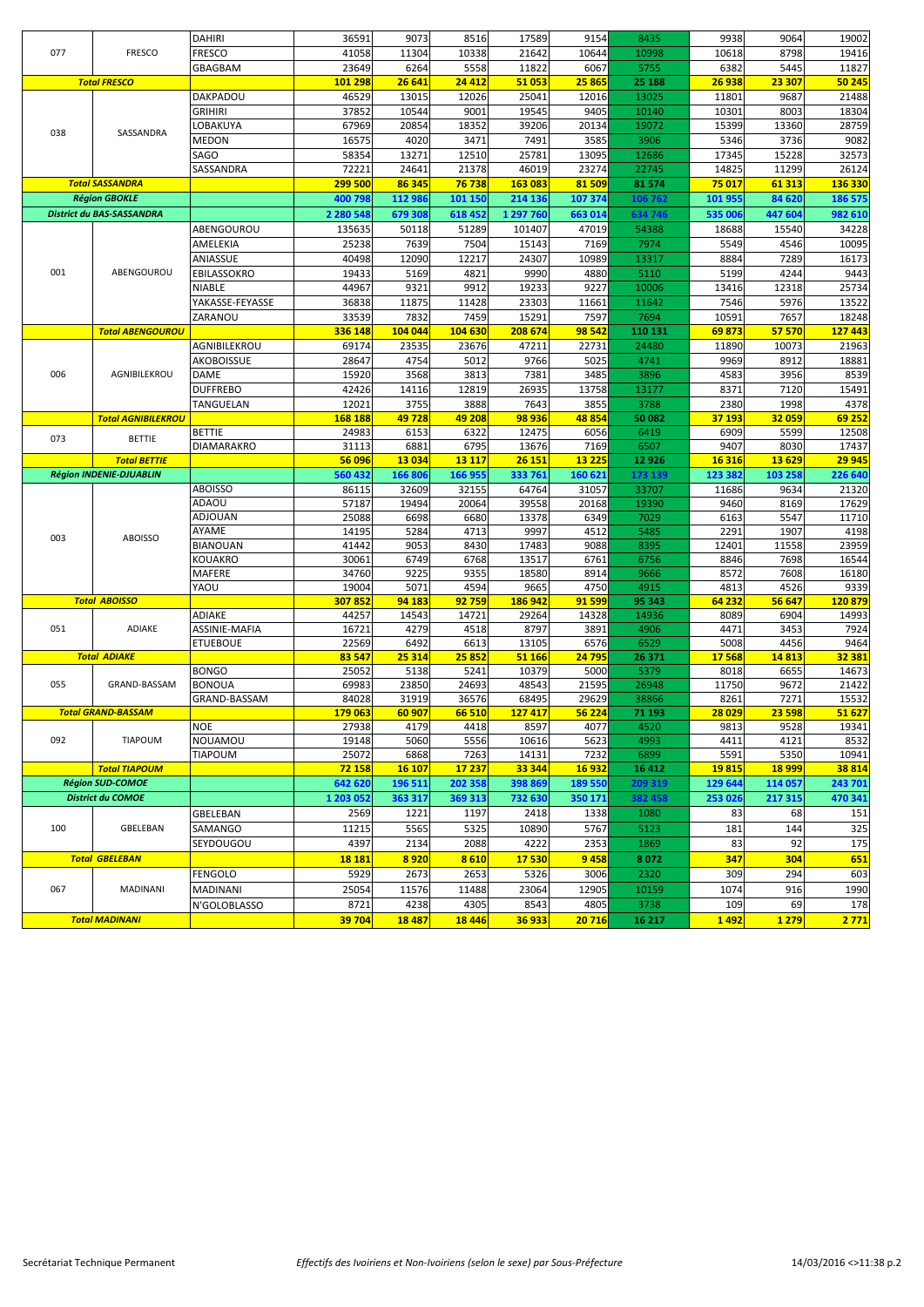|     |                             | <b>BAKO</b>                | 17253          | 8188          | 8224          | 16412          | 8921          | 7491          | 533          | 308          | 841           |
|-----|-----------------------------|----------------------------|----------------|---------------|---------------|----------------|---------------|---------------|--------------|--------------|---------------|
|     |                             | <b>BOUGOUSSO</b>           | 6722           | 3412          | 3147          | 6559           | 3961          | 2598          | 82           | 81           | 163           |
| 034 | ODIENNE                     | <b>DIOULATIEDOUGOU</b>     | 8028           | 3666          | 3618          | 7284           | 3978          | 3306          | 425          | 319          | 744           |
|     |                             | <b>ODIENNE</b>             | 50506          | 23977         | 22657         | 46634          | 24219         | 22415         | 2138         | 1734         | 3872          |
|     |                             |                            |                |               |               |                |               |               |              |              |               |
|     |                             | TIEME                      | 9182           | 4391          | 4098          | 8489           | 4523          | 3966          | 354          | 339          | 693           |
|     | <b>Total ODIENNE</b>        |                            | 91 691         | 43 634        | 41 744        | 85 378         | 45 602        | 39 776        | 3 5 3 2      | 2 781        | 6313          |
| 088 | SAMATIGUILA                 | KIMBIRILA-SUD              | 8550           | 4235          | 4062          | 8297           | 4590          | 3707          | 138          | 115          | 253           |
|     |                             | SAMATIGUILA                | 8933           | 4358          | 4088          | 8446           | 4780          | 3666          | 285          | 202          | 487           |
|     | <b>Total SAMATIGUILA</b>    |                            | 17483          | 8 5 9 3       | 8 1 5 0       | 16 743         | 9370          | 7373          | 423          | 317          | 740           |
| 105 | SEGUELON                    | <b>GBONGAHA</b>            | 10407          | 4873          | 5036          | 9909           | 5538          | 4371          | 264          | 234          | 498           |
|     |                             | SEGUELON                   | 15898          | 7404          | 7428          | 14832          | 8085          | 6747          | 577          | 489          | 1066          |
|     | <b>Total SEGUELON</b>       |                            | 26 30 5        | 12 277        | 12 4 64       | 24 741         | 13623         | 11 118        | 841          | 723          | 1 5 6 4       |
|     | <b>Région KABADOUGOU</b>    |                            | 193 364        | 91 911        | 89 414        | 181 325        | 98769         | 82 556        | 6635         | 5 4 0 4      | 12 039        |
|     |                             | <b>GOULIA</b>              | 18590          | 8399          | 8701          | 17100          | 9996          | 7104          | 816          | 673          | 1489          |
| 081 | <b>KANIASSO</b>             | <b>KANIASSO</b>            | 13600          | 6428          | 6244          | 12672          | 7140          | 5532          | 492          | 436          | 928           |
|     |                             | MAHANDIANA-SOKOL           | 26026          | 11066         | 11439         | 22505          | 13608         | 8897          | 1829         | 1685         | 3514          |
|     | <b>Total KANIASSO</b>       |                            | 58 216         | 25 893        | 26 384        | 52 277         | 30744         | 21 5 33       | 3 1 3 7      | 2 7 9 4      | 5931          |
|     |                             | KIMBIRILA-NORD             | 4932           | 1787          | 1818          | 3605           | 2016          | 1589          | 700          | 627          | 1327          |
|     |                             | MINIGNAN                   | 14521          | 6759          | 6494          | 13253          | 7361          | 5892          | 686          | 580          | 1266          |
| 068 | <b>MINIGNAN</b>             | SOKORO                     | 6704           | 2959          | 2723          | 5682           | 3071          | 2611          | 661          | 361          | 1022          |
|     |                             | <b>TIENKO</b>              | 12042          | 5121          | 5194          | 10315          | 5829          | 4486          | 946          | 781          | 1727          |
|     | <b>Total MINIGNAN</b>       |                            | 38 199         | 16 626        | 16 229        | 32855          | 18 277        | 14 5 78       | 2 9 9 3      | 2 3 4 9      | 5 3 4 2       |
|     | <b>Région FOLON</b>         |                            | 96 415         | 42 519        | 42 613        | 85 132         | 49 021        | 36 111        | 6 1 3 0      | 5 1 4 3      | 11 273        |
|     | <b>District du DENGUELE</b> |                            | 289 779        | 134 430       | 132 027       | 266 457        | 147 790       | 118 667       | 12765        | 10 547       | 23 312        |
|     |                             | <b>BAYOTA</b>              | 54125          | 19989         | 18941         | 38930          | 19838         | 19092         | 7975         | 7196         | 15171         |
|     |                             | DAHIEPA-KEHI               | 18173          | 6439          | 5945          | 12384          | 6427          | 5957          | 3214         | 2572         | 5786          |
|     |                             | <b>DIGNAGO</b>             | 32387          | 7950          | 6881          | 14831          | 7244          | 7587          | 10092        | 7452         | 17544         |
|     |                             |                            | 47083          | 14535         | 13010         | 27545          | 15124         | 12421         | 10767        | 8771         | 19538         |
|     |                             | DOUGROUPALEGNAO            | 21361          | 5393          | 4565          | 9958           | 4990          | 4968          | 6632         | 4768         | 11400         |
|     |                             | <b>DOUKOUYO</b>            |                |               |               |                |               |               |              |              |               |
| 024 | <b>GAGNOA</b>               | GAGNOA                     | 213918         | 85137         | 81291         | 166428         | 82215         | 84213         | 25903        | 21520        | 47423         |
|     |                             | GALEBRE / GALEBOUO         | 33269          | 9105          | 8549          | 17654          | 9023          | 8631          | 8444         | 7164         | 15608         |
|     |                             | GNAGBODOUGNOA              | 9981           | 3383          | 3222          | 6605           | 3254          | 3351          | 1925         | 1451         | 3376          |
|     |                             | <b>GUIBEROUA</b>           | 64284          | 18488         | 17500         | 35988          | 18729         | 17259         | 15607        | 12689        | 28296         |
|     |                             | <b>OURAGAHIO</b>           | 36364          | 14077         | 11984         | 26061          | 12875         | 13186         | 5706         | 4579         | 10285         |
|     |                             | <b>SERIHIO</b>             | 42545          | 12559         | 10219         | 22778          | 11084         | 11694         | 11188        | 8549         | 19737         |
|     |                             | YOPOHUE                    | 28607          | 8937          | 8439          | 17376          | 9387          | 7989          | 5887         | 5334         | 11221         |
|     | <b>Total GAGNOA</b>         |                            | 602 097        | 205 992       | 190 546       | 396 538        | 200 190       | 196 348       | 113 340      | 92 045       | 205 385       |
|     |                             | <b>DIEGONEFLA</b>          | 75167          | 26665         | 25373         | 52038          | 26986         | 25052         | 12367        | 10762        | 23129         |
| 035 | OUME                        | <b>GUEPAHOUO</b>           | 33798          | 10821         | 10694         | 21515          | 11458         | 10057         | 6387         | 5896         | 12283         |
|     |                             | <b>OUME</b>                | 127850         | 50558         | 47033         | 97591          | 49044         | 48547         | 16336        | 13923        | 30259         |
|     |                             | <b>TONLA</b>               | 37205          | 10315         | 10226         | 20541          | 10704         | 9837          | 8910         | 7754         | 16664         |
|     | <b>Total OUME</b>           |                            | 274 020        | 98 359        | 93 326        | 191 685        | 98 192        | 93 493        | 44 000       | 38 335       | 82 335        |
|     | <b>Région GÔH</b>           |                            | 876 117        | 304 351       | 283 872       | 588 223        | 298 382       | 289 841       | 157 340      | 130 380      | 287 720       |
|     |                             | CHIEPO                     | 31006          | 10469         | 9221          | 19690          | 10116         | 9574          | 6176         | 5140         | 11316         |
|     |                             | <b>DIDOKO</b>              | 21660          | 7482          | 6796          | 14278          | 7146          | 7132          | 3881         | 3501         | 7382          |
|     | <b>DIVO</b>                 | <b>DIVO</b>                | 179455         | 66769         | 64494         | 131263         | 66065         | 65198         | 25759        | 22433        | 48192         |
| 021 |                             | <b>HIRE</b><br><b>NEBO</b> | 50357<br>18673 | 16647<br>5698 | 16291<br>5397 | 32938          | 16594<br>5586 | 16344<br>5509 | 9389<br>4074 | 8030<br>3504 | 17419<br>7578 |
|     |                             | OGOUDOU                    | 54075          | 15713         | 15446         | 11095<br>31159 | 16290         | 14869         | 11859        | 11057        | 22916         |
|     |                             | ZEGO                       | 24994          | 9034          | 8461          | 17495          | 8932          | 8563          | 4058         | 3436         | 7494          |
|     | <b>Total DIVO</b>           |                            | 380 220        | 131812        | 126 106       | 257918         | 130 729       | 127 189       | 65 196       | 57 101       | 122 297       |
|     |                             | DAIRO-DIDIZO               | 47344          | 15639         | 13361         | 29000          | 14890         | 14110         | 9981         | 8363         | 18344         |
|     |                             | <b>GUITRY</b>              | 53296          | 15483         | 13689         | 29172          | 15679         | 13493         | 12760        | 11364        | 24124         |
| 079 | <b>GUITRY</b>               | LAUZOUA                    | 23348          | 7556          | 6225          | 13781          | 6568          | 7213          | 5155         | 4411         | 9566          |
|     |                             | <b>YOCOBOUE</b>            | 22760          | 5010          | 4804          | 9814           | 4958          | 4856          | 6845         | 6101         | 12946         |
|     | <b>Total GUITRY</b>         |                            | 146 748        | 43 688        | 38 079        | 81767          | 42 095        | 39 672        | 34 741       | 30 239       | 64 980        |
|     |                             |                            |                |               |               |                |               |               |              |              |               |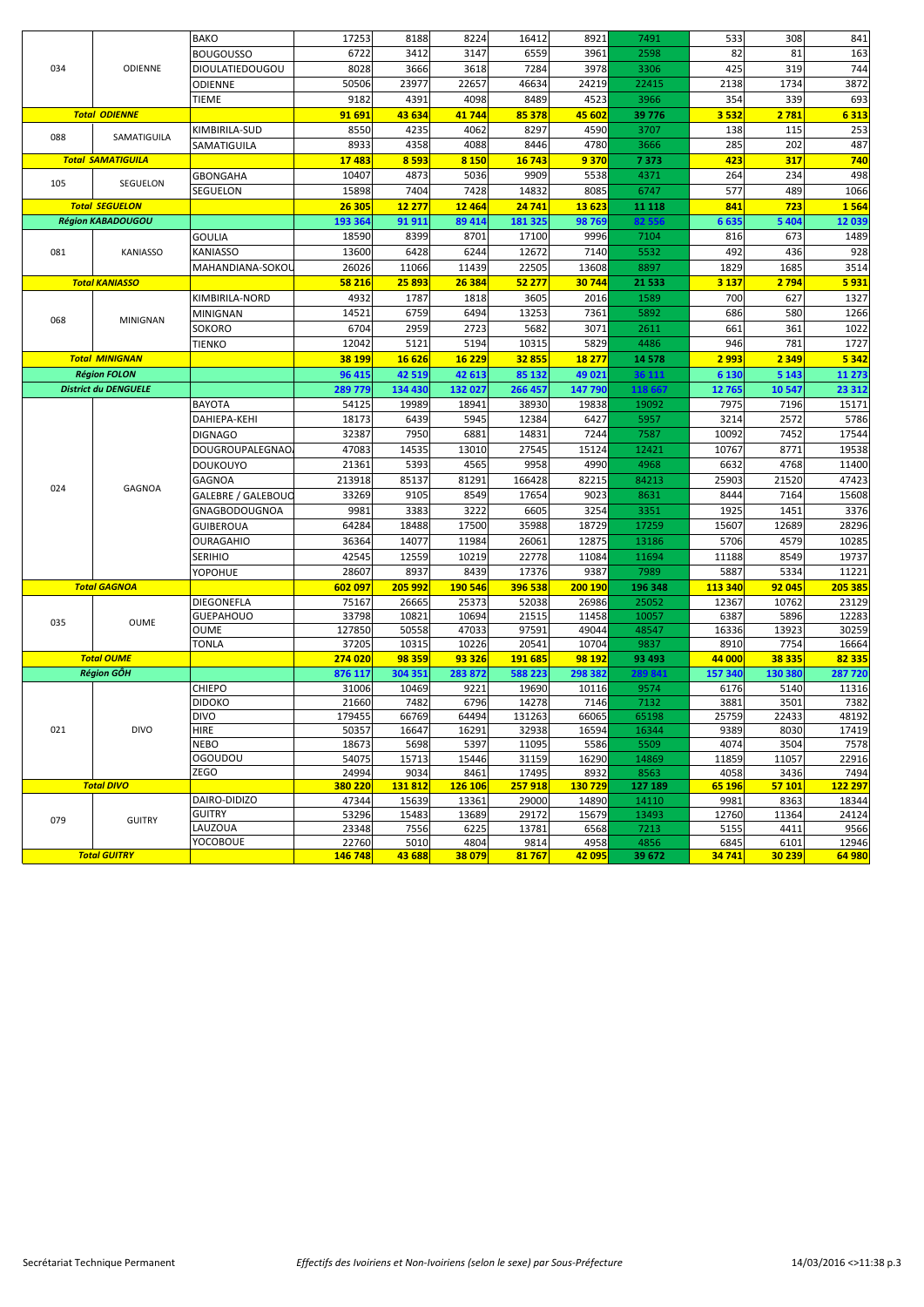|     |                                 | <b>DJIDJI</b>      | 12375          | 4388         | 4148    | 8536     | 4388         | 4148    | 1979    | 1860    | 3839        |
|-----|---------------------------------|--------------------|----------------|--------------|---------|----------|--------------|---------|---------|---------|-------------|
|     |                                 | GAGORE             | 15011          | 4667         | 4159    | 8826     | 4636         | 4190    | 3203    | 2982    | 6185        |
|     |                                 | GOUDOUKO           | 26641          | 7035         | 6572    | 13607    | 6726         | 6881    | 7119    | 5906    | 13025       |
| 030 | LAKOTA                          | <b>AKOTA</b>       | 77223          | 31666        | 27698   | 59364    | 29337        | 30027   | 10284   | 7575    | 17859       |
|     |                                 | NIAMBEZARIA        | 61253          | 15450        | 14408   | 29858    | 15669        | 14189   | 17423   | 13972   | 31395       |
|     |                                 | <b>ZIKISSO</b>     | 9698           | 4443         | 3986    | 8429     | 4662         | 3767    | 682     | 587     | 1269        |
|     | <b>Total LAKOTA</b>             |                    | 202 201        | 67 649       | 60 971  | 128 620  | 65 418       | 63 202  | 40 690  | 32882   | 73 572      |
|     | <b>Région LÔH-DJIBOUA</b>       |                    | 729 169        | 243 149      | 225 156 | 468 305  | 238 242      | 230 063 | 140 627 | 120 222 | 260 849     |
|     | District du GÔH-DJIBOUA         |                    | 1 605 28       | 547 500      | 509 028 | 1056 528 | 536 624      | 519 904 | 297 967 | 250 602 | 548 569     |
|     |                                 |                    | 13278          | 5677         | 6606    | 12283    | 6310         | 5973    | 595     | 400     | 995         |
|     |                                 | <b>BOLI</b>        |                |              |         |          |              |         |         |         |             |
|     |                                 | <b>DIDIEVI</b>     | 22510          | 10610        | 10986   | 21596    | 11409        | 10187   | 528     | 386     | 914         |
| 061 | <b>DIDIEVI</b>                  | MOLONOU-BLE        | 23348          | 10549        | 12393   | 22942    | 11902        | 11040   | 229     | 177     | 406         |
|     |                                 | <b>RAVIART</b>     | 17113          | 7499         | 8862    | 16361    | 8339         | 8022    | 435     | 317     | 752         |
|     |                                 | TIE-N'DIEKRO       | 17450          | 7873         | 9429    | 17302    | 8583         | 8719    | 92      | 56      | 148         |
|     | <b>Total DIDIEVI</b>            |                    | 93 699         | 42 208       | 48 276  | 90 484   | 46 543       | 43 941  | 1879    | 1336    | 3 2 1 5     |
| 098 | DJEKANOU                        | <b>BONIKRO</b>     | 6420           | 2837         | 2513    | 5350     | 2876         | 2474    | 579     | 491     | 1070        |
|     |                                 | DJEKANOU           | 20090          | 9684         | 9179    | 18863    | 9723         | 9140    | 668     | 559     | 1227        |
|     | <b>Total DJEKANOU</b>           |                    | <b>26510</b>   | <b>12521</b> | 11 692  | 24 213   | <b>12599</b> | 11 6 14 | 1 2 4 7 | 1050    | <b>2297</b> |
|     |                                 | LOMOKANKRO         | 14835          | 7190         | 7548    | 14738    | 7648         | 7090    | 65      | 32      | 97          |
| 057 | TIEBISSOU                       | MOLONOU            | 20140          | 8646         | 8120    | 16766    | 8603         | 8163    | 1881    | 1493    | 3374        |
|     |                                 | <b>TIEBISSOU</b>   | 51539          | 24669        | 24178   | 48847    | 24942        | 23905   | 1599    | 1093    | 2692        |
|     |                                 | YAKPABO-SAKASSOU   | 12220          | 5894         | 6277    | 12171    | 6390         | 5781    | 32      | 17      | 49          |
|     | <b>Total TIEBISSOU</b>          |                    | 98734          | 46 399       | 46 123  | 92 522   | 47583        | 44 939  | 3577    | 2635    | 6 2 1 2     |
|     |                                 | ANGODA             | 14272          | 6942         | 7171    | 14113    | 7359         | 6754    | 105     | 54      | 159         |
|     |                                 | KOKOUMBO           | 24650          | 11024        | 10999   | 22023    | 10778        | 11245   | 1551    | 1076    | 2627        |
| 047 | <b>TOUMODI</b>                  | <b>KPOUEBO</b>     | 25473          | 12749        | 11247   | 23996    | 11981        | 12015   | 920     | 557     | 1477        |
|     |                                 | <b>TOUMODI</b>     | 63430          | 27170        | 28321   | 55491    | 26753        | 28738   | 4260    | 3679    | 7939        |
|     | <b>Total TOUMODI</b>            |                    | 127825         | 57885        | 57738   | 115 623  | 56871        | 58752   | 6836    | 5 3 6 6 | 12 202      |
|     | <b>Région BELIER</b>            |                    | 346 768        | 159 013      | 163 829 | 322 842  | 163 596      | 159 24  | 13 539  | 10 387  | 23 926      |
|     |                                 | AKPASSANOU         | 6178           | 2756         | 2880    | 5636     | 2867         | 2769    | 315     | 226     | 541         |
|     |                                 | ANANDA             | 12020          | 5675         | 5882    | 11557    | 5658         | 5899    | 275     | 188     | 463         |
|     |                                 | DAOUKRO            | 73134          | 31984        | 31460   | 63444    | 31165        | 32279   | 5351    | 4301    | 9652        |
| 019 | <b>DAOUKRO</b>                  | ETTROKRO           | 16492          | 6659         | 5784    | 12443    | 6224         | 6219    | 2204    | 1845    | 4049        |
|     |                                 | N'GATTAKRO         | 13480          | 5986         | 5342    | 11328    | 5518         | 5810    | 1146    | 1005    | 2151        |
|     |                                 | OUELLE             |                |              |         |          |              |         | 557     | 439     |             |
|     |                                 | SAMANZA            | 27521          | 13015        | 13509   | 26524    | 12870        | 13654   |         |         | 996         |
|     |                                 |                    | 10260          | 4585         | 4160    | 8745     | 4372         | 4373    | 865     | 643     | 1508        |
|     | <b>Total DAOUKRO</b>            |                    | 159 085        | 70 660       | 69 017  | 139 677  | 68 674       | 71 003  | 10713   | 8647    | 19 360      |
|     |                                 | <b>BONGUERA</b>    | 18560          | 8271         | 8496    | 16767    | 8588         | 8179    | 919     | 873     | 1792        |
| 033 | M'BAHIAKRO                      | KONDOSSOU          | 11320          | 5298         | 5567    | 10865    | 6126         | 4739    | 234     | 221     | 455         |
|     |                                 | M'BAHIAKRO         | 49888          | 22488        | 23014   | 45502    | 23402        | 22100   | 2388    | 1998    | 4386        |
|     | <b>Total M'BAHIAKRO</b>         |                    | 79768          | 36 057       | 37077   | 73 134   | 38 116       | 35 018  | 3541    | 3 0 9 2 | 6633        |
|     |                                 | ANIANOU            | 5814           | 2930         | 2840    | 5770     | 3061         | 2709    | 27      | 17      | 44          |
|     |                                 | FAMIENKRO          | 11217          | 5228         | 5071    | 10299    | 5438         | 4861    | 519     | 399     | 918         |
| 064 | <b>PRIKRO</b>                   | KOFFI-AMONKRO      | 11893          | 5814         | 5836    | 11650    | 5690         | 5960    | 163     | 80      | 243         |
|     |                                 | NAFANA             | 10623          | 5150         | 5066    | 10216    | 5149         | 5067    | 237     | 170     | 407         |
|     |                                 | Prikro             | 33242          | 15865        | 16003   | 31868    | 17033        | 14835   | 752     | 620     | 1372        |
|     | <b>Total PRIKRO</b>             |                    | 72 789         | 34 987       | 34 816  | 69803    | 36 371       | 33 432  | 1698    | 1 2 8 6 | 2 9 8 4     |
|     | <b>Régon IFFOU</b>              |                    | 311 642        | 141 704      | 140 910 | 282 614  | 143 161      | 139 453 | 15 9 52 | 13 025  | 28 977      |
|     |                                 | <b>BENGASSOU</b>   | 22891          | 10868        | 11817   | 22685    | 11649        | 11036   | 130     | 76      | 206         |
|     |                                 | <b>BOCANDA</b>     | 60183          | 28453        | 29679   | 58132    | 29984        | 28148   | 1248    | 803     | 2051        |
| 053 | <b>BOCANDA</b>                  | KOUADIOBLEKRO      | 17287          | 8209         | 8676    | 16885    | 8850         | 8035    | 232     | 170     | 402         |
|     |                                 | N'ZEKREZESSOU      | 26549          | 12843        | 13234   | 26077    | 13303        | 12774   | 281     | 191     | 472         |
|     | <b>Total BOCANDA</b>            |                    | <b>126 910</b> | 60 373       | 63 406  | 123 779  | 63786        | 59 993  | 1891    | 1 2 4 0 | 3 1 3 1     |
|     |                                 |                    |                |              |         |          |              |         |         |         |             |
|     |                                 | ABIGUI             | 9015           | 4579         | 4406    | 8985     | 4618         | 4367    | 22      | 8       | 30          |
| 020 | <b>DIMBOKRO</b>                 | <b>DIANGOKRO</b>   | 10451          | 5104         | 5305    | 10409    | 5359         | 5050    | 24      | 18      | 42          |
|     |                                 | <b>DIMBOKRO</b>    | 64957          | 29857        | 29614   | 59471    | 28272        | 31199   | 2972    | 2514    | 5486        |
|     |                                 | NOFOU              | 6633           | 3243         | 3223    | 6466     | 3202         | 3264    | 86      | 81      | 167         |
|     | <b>Total DIMBOKRO</b>           |                    | 91056          | 42783        | 42 548  | 85 331   | 41 451       | 43 880  | 3 1 0 4 | 2621    | 5725        |
| 102 | KOUASSI-KOUASSIKRO              | KOUASSI-KOUASSIKRC | 23117          | 10003        | 11471   | 21474    | 11511        | 9963    | 1037    | 606     | 1643        |
|     |                                 | <b>MEKRO</b>       | 6495           | 2876         | 3207    | 6083     | 3243         | 2840    | 294     | 118     | 412         |
|     | <b>Total KOUASSI-KOUASSIKRO</b> |                    | 29 612         | 12879        | 14678   | 27 557   | 14754        | 12 803  | 1 3 3 1 | 724     | 2055        |
|     | <b>Région N'ZI</b>              |                    | 247 578        | 116 035      | 120 632 | 236 667  | 119 991      | 116 676 | 6 3 2 6 | 4585    | 10911       |
|     |                                 |                    |                |              |         |          |              |         |         |         |             |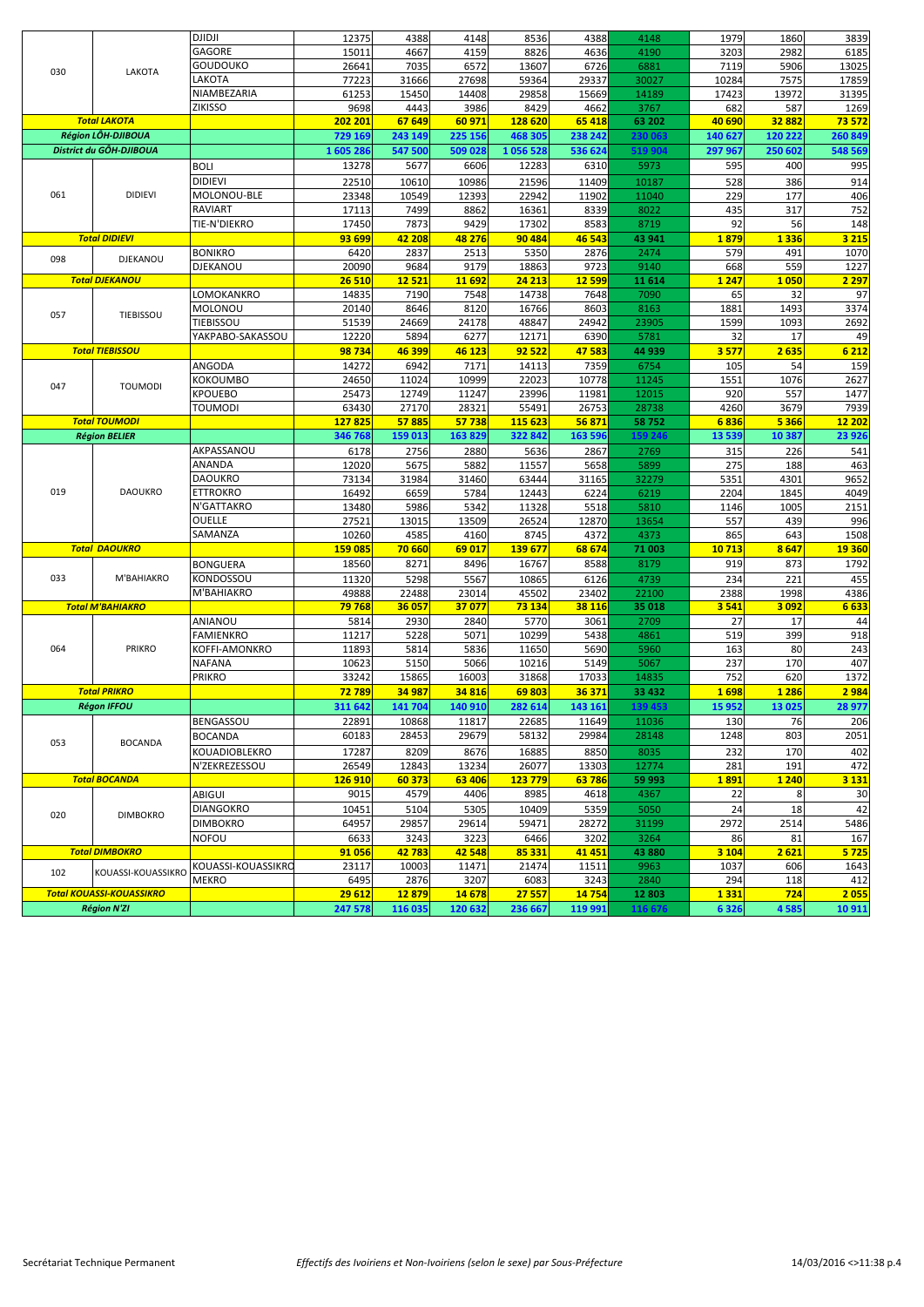|     |                                      | ARRAH                        | 33372          | 12205         | 12269        | 24474          | 11688        | 12786         | 4914        | 3984       | 8898        |
|-----|--------------------------------------|------------------------------|----------------|---------------|--------------|----------------|--------------|---------------|-------------|------------|-------------|
| 071 | ARRAH                                | котові                       | 25674          | 10065         | 10563        | 20628          | 9657         | 10971         | 2742        | 2304       | 5046        |
|     |                                      |                              | 21299          | 7815          | 7700         | 15515          | 7491         | 8024          | 3114        | 2670       | 5784        |
|     |                                      | KREGBE                       |                |               |              |                |              |               |             |            |             |
|     | <b>Total ARRAH</b>                   |                              | 80 345         | 30 085        | 30 532       | 60 617         | 28836        | 31 781        | 10770       | 8958       | 19728       |
|     |                                      | ANDE                         | 51726          | 23767         | 22269        | 46036          | 21748        | 24288         | 3153        | 2537       | 5690        |
| 011 | <b>BONGOUANOU</b>                    | ASSIE-KOUMASSI               | 15542          | 6728          | 7930         | 14658          | 6884         | 7774          | 506         | 378        | 884         |
|     |                                      | BONGOUANOU                   | 62991          | 26936         | 27229        | 54165          | 26365        | 27800         | 4729        | 4097       | 8826        |
|     |                                      | N'GUESSANKRO                 | 35048          | 16331         | 15935        | 32266          | 17245        | 15021         | 1572        | 1210       | 2782        |
|     | <b>Total BONGOUANOU</b>              |                              | 165 307        | 73762         | 73 363       | 147 125        | 72 242       | 74 883        | 9 9 6 0     | 8 2 2 2    | 18 18 2     |
|     |                                      | ANOUMABA                     | 19463          | 7756          | 7270         | 15026          | 7600         | 7426          | 2399        | 2038       | 4437        |
| 084 | M'BATTO                              | ASSAHARA                     | 7227           | 3089          | 2974         | 6063           | 2945         | 3118          | 629         | 535        | 1164        |
|     |                                      | M'BATTO                      | 51007          | 21814         | 20318        | 42132          | 19204        | 22928         | 4849        | 4021       | 8870        |
|     |                                      | TIEMELEKRO                   | 29267          | 11809         | 11141        | 22950          | 11254        | 11696         | 3507        | 2810       | 6317        |
|     | <b>Total M'BATTO</b>                 |                              | 106 964        | 44 468        | 41 703       | 86 171         | 41 003       | 45 168        | 11 3 8 4    | 9 4 0 4    | 20 788      |
|     | <b>Région MORONOU</b>                |                              | 352 616        | 148 315       | 145 598      | 293 913        | 142 081      | 151832        | 32 114      | 26 5 84    | 58 698      |
|     | <b>District des LACS</b>             |                              | 1 258 604      | 565 067       | 570 969      | 1 136 036      | 568829       | 567 207       | 67931       | 54 581     | 122 512     |
|     |                                      | DABOU                        | 88430          | 34379         | 35332        | 69711          | 32808        | 36903         | 10084       | 8634       | 18718       |
| 054 | <b>DABOU</b>                         | LOPOU                        | 30269          | 11831         | 11241        | 23072          | 10257        | 12815         | 4114        | 3083       | 7197        |
|     |                                      | TOUPAH                       | 30175          | 10716         | 10479        | 21195          | 10168        | 11027         | 4867        | 4113       | 8980        |
|     | <b>Total DABOU</b>                   |                              |                | 56 926        |              |                |              |               | 19 065      |            |             |
|     |                                      |                              | 148874         |               | 57052        | 113 978        | 53 233       | 60745         |             | 15830      | 34 895      |
|     |                                      | <b>AHOUANOU</b>              | 35004          | 9871          | 8806         | 18677          | 9746         | 8931          | 8731        | 7593       | 16324       |
|     |                                      | <b>BACANDA</b>               | 20950          | 6096          | 5978         | 12074          | 6317         | 5757          | 4802        | 4074       | 8876        |
| 025 | <b>GRAND-LAHOU</b>                   | EBONOU                       | 25314          | 6246          | 5608         | 11854          | 6392         | 5462          | 7290        | 6165       | 13455       |
|     |                                      | <b>GRAND-LAHOU</b>           | 67483          | 24199         | 22030        | 46229          | 23499        | 22730         | 11656       | 9582       | 21238       |
|     |                                      | <b>TOUKOUZOU</b>             | 2562           | 1007          | 979          | 1986           | 975          | 1011          | 349         | 227        | 576         |
|     | <b>Total Département GRAND-LAHOU</b> |                              | 151 313        | 47 419        | 43 401       | 90820          | 46 929       | 43 891        | 32828       | 27 641     | 60 469      |
|     |                                      | ATTOUTOU                     | 24020          | 8529          | 8552         | 17081          | 8362         | 8719          | 3694        | 3245       | 6939        |
| 056 | <b>JACQUEVILLE</b>                   | <b>JACQUEVILLE</b>           | 32288          | 9849          | 9884         | 19733          | 9464         | 10269         | 6784        | 5771       | 12555       |
|     | <b>Total JACQUEVILLE</b>             |                              | 56 308         | 18 3 78       | 18 4 36      | 36814          | 17826        | 18 9 88       | 10 4 78     | 9016       | 19 4 9 4    |
|     | <b>Région GRANDS PONTS</b>           |                              | 356 495        | 122723        | 118889       | 241 612        | 117 988      | 123 62        | 62 371      | 52 487     | 114 858     |
|     |                                      | <b>ABOUDE</b>                |                |               |              |                |              |               |             |            |             |
|     |                                      |                              | 19796          | 6762          | 5997         | 12759          | 6529         | 6230          | 3742        | 3295       | 7037        |
|     |                                      | ANANGUIE                     | 13786          | 5003          | 4705         | 9708           | 5062         | 4646          | 2184        | 1891       | 4075        |
|     |                                      | <b>AGBOVILLE</b>             | 95093          | 39783         | 39834        | 79617          | 37610        | 42007         | 8379        | 7097       | 15476       |
|     |                                      | <b>ATTOBROU</b>              | 20454          | 7684          | 7752         | 15436          | 7015         | 8421          | 2707        | 2311       | 5018        |
|     |                                      | AZAGUIE                      | 21976          | 8040          | 7846         | 15886          | 7414         | 8472          | 3245        | 2845       | 6090        |
| 005 | <b>AGBOVILLE</b>                     | CECHI                        | 22779          | 8592          | 7816         | 16408          | 8317         | 8091          | 3501        | 2870       | 6371        |
|     |                                      | <b>GRAND-MORIE</b>           | 17907          | 8673          | 8091         | 16764          | 7743         | 9021          | 659         | 484        | 1143        |
|     |                                      | <b>GUESSIGUIE</b>            | 21911          | 9394          | 8772         | 18166          | 8891         | 9275          | 2185        | 1559       | 3744        |
|     |                                      | LOVIGUIE                     | 17048          | 7476          | 7516         | 14992          | 7625         | 7367          | 1156        | 900        | 2056        |
|     |                                      | ORESS-KROBOU                 | 5806           | 2505          | 2299         | 4804           | 2299         | 2505          | 559         | 435        | 994         |
|     |                                      | <b>RUBINO</b>                | 35553          | 13876         | 12818        | 26694          | 13256        | 13438         | 4848        | 4010       | 8858        |
|     | <b>Total AGBOVILLE</b>               |                              | 292 109        | 117 788       | 113 446      | 231 234        | 111 761      | 119 473       | 33 165      | 27 697     | 60862       |
| 065 | SIKENSI                              | GOMON                        | 20880          | 8420          | 8113         | 16533          | 7798         | 8735          | 2318        | 2029       | 4347        |
|     |                                      | <b>SIKENSI</b>               | 57559          | 23579         | 22213        | 45792          | 21552        | 24240         | 6520        | 5232       | 11752       |
|     | <b>Total SIKENSI</b>                 |                              | 78 439         | 31 999        | 30 326       | 62 325         | 29 350       | 32 975        | 8838        | 7 261      | 16 099      |
| 107 | <b>TAABO</b>                         | PACOBO                       | 14510          | 6274          | 5703         | 11977          | 5789         | 6188          | 1411        | 1118       | 2529        |
|     |                                      | TAABO                        | 41912          | 15624         | 14293        | 29917          | 14907        | 15010         | 6547        | 5419       | 11966       |
|     | <b>Total TAABO</b>                   |                              | 56 422         | 21898         | 19 996       | 41894          | 20 696       | 21 198        | 7958        | 6537       | 14 495      |
|     |                                      | GBOLOUVILLE                  | 28854          | 12138         | 9375         | 21513          | 8959         | 12554         | 4453        | 2871       | 7324        |
|     |                                      | <b>MOROKRO</b>               | 35790          | 14945         | 12387        | 27332          | 12323        | 15009         | 4896        | 3551       | 8447        |
| 045 | TIASSALE                             | N'DOUCI                      | 56990          | 21788         | 20146        | 41934          | 19484        | 22450         | 8490        | 6465       | 14955       |
|     |                                      | <b>TIASSALE</b>              | 58248          | 20829         | 18142        | 38971          | 17500        | 21471         | 11082       | 8153       | 19235       |
|     |                                      |                              |                |               |              | 129 750        | 58 266       | 71 484        | 28 921      | 21 040     | 49 961      |
|     | <b>Total TIASSALE</b>                |                              | 179882         | 69700         | 60 050       |                |              |               |             |            |             |
|     | Région AGNEBY-TIASSA                 |                              | 606852         | 241 385       |              | 465 203        | 220 073      | 245 130       | 78882       | 62 535     | 141 417     |
|     |                                      |                              |                |               | 223818       |                |              |               |             |            |             |
|     |                                      | ADZOPE                       | 98846          | 42704         | 41275        | 83979          | 37669        | 46310         | 7984        | 6677       | 14661       |
|     |                                      | AGOU                         | 26692          | 12170         | 11888        | 24058          | 9662         | 14396         | 1479        | 1122       | 2601        |
| 004 | ADZOPE                               | ANNEPE                       | 19925          | 9702          | 9618         | 19320          | 8883         | 10437         | 317         | 281        | 598         |
|     |                                      | ASSIKOI                      | 10735          | 5368          | 4918         | 10286          | 4813         | 5473          | 269         | 168        | 437         |
|     |                                      | BECEDI-BRIGNAN<br>YAKASSE-ME | 22633<br>14687 | 10728<br>7164 | 9807<br>6514 | 20535<br>13678 | 8578<br>5702 | 11957<br>7976 | 1218<br>598 | 870<br>399 | 2088<br>997 |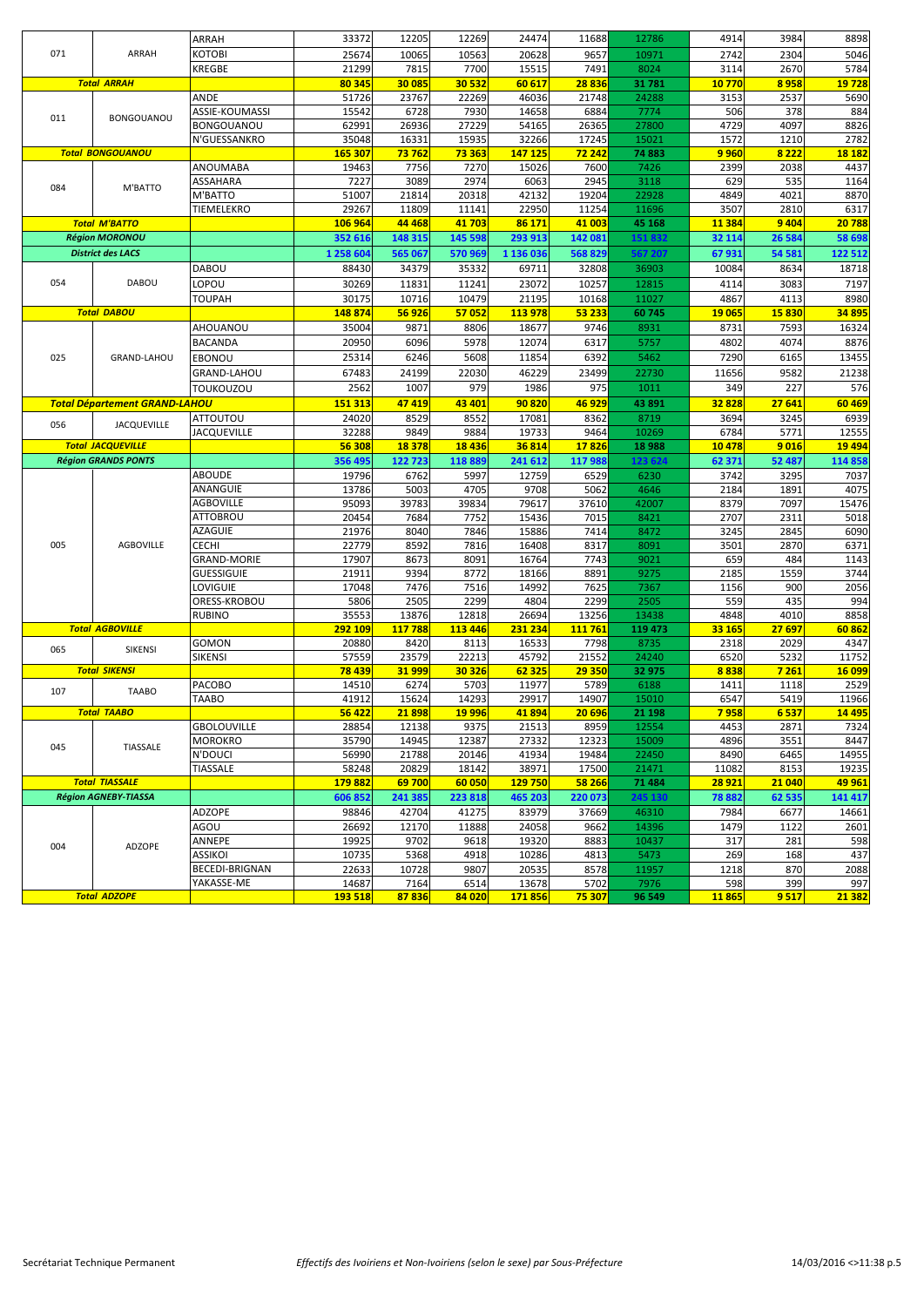|     |                               | AFFERY            | 28107            | 11421          | 10675          | 22096          | 8842    | 13254           | 3533           | 2478           | 6011           |
|-----|-------------------------------|-------------------|------------------|----------------|----------------|----------------|---------|-----------------|----------------|----------------|----------------|
| 060 | <b>AKOUPE</b>                 | AKOUPE            | 66311            | 28539          | 28659          | 57198          | 25885   | 31313           | 5092           | 3977           | 9069           |
|     |                               | <b>BECOUEFIN</b>  | 24610            | 6403           | 6444           | 12847          | 6066    | 6781            | 6417           | 5346           | 11763          |
|     | <b>Total AKOUPE</b>           |                   | 119 028          | 46 363         | 45 778         | 92 141         | 40793   | 51 348          | <b>15 042</b>  | 11801          | 26843          |
|     |                               | ABOISSO-COMOE     | 24609            | 4437           | 3938           | 8375           | 4155    | 4220            | 8774           | 7460           | 16234          |
|     |                               | ALEPE             | 40480            | 18917          | 18175          | 37092          | 16978   | 20114           | 1965           | 1423           | 3388           |
| 052 | ALEPE                         | ALLOSSO           | 12703            | 3084           | 2930           | 6014           | 2867    | 3147            | 3671           | 3018           | 6689           |
|     |                               | <b>DANGUIRA</b>   | 38417            | 16473          | 15696          | 32169          | 15255   | 16914           | 3626           | 2622           | 6248           |
|     |                               | <b>OGHLWAPO</b>   | 9668             | 4349           | 4405           | 8754           | 4080    | 4674            | 534            | 380            | 914            |
|     | <b>Total ALEPE</b>            |                   | 125 877          | 47 260         | 45 144         | 92 404         | 43 335  | 49 069          | 18570          | 14 903         | 33 473         |
|     |                               | ABONGOUA          | 12197            | 3570           | 3602           | 7172           | 3660    | 3512            | 2764           | 2261           | 5025           |
| 094 | YAKASSE-ATTOBROU              | <b>BIEBY</b>      | 19998            | 8043           | 6815           | 14858          | 5956    | 8902            | 3170           | 1965           | 5135           |
|     |                               | YAKASSE-ATTOBROU  | 44082            | 17562          | 17050          | 34612          | 17069   | 17543           | 5257           | 4210           | 9467           |
|     | <b>Total YAKASSE-ATTOBROU</b> |                   | 76 277           | 29 175         | 27 467         | 56 642         | 26 685  | 29 957          | 11 191         | 8436           | 19627          |
|     | <b>Région LA ME</b>           |                   | 514 700          | 210 634        | 202 409        | 413 043        | 186 120 | 226 923         | 56 668         | 44 657         | 101 325        |
|     | <b>District des LAGUNES</b>   |                   | 1 478 047        | 574 742        | 545 116        | 1 1 1 9 8 5 8  | 524 181 | 595 677         | 197 921        | 159 679        | 357 600        |
|     |                               | <b>BIANKOUMA</b>  | 51269            | 24425          | 23520          | 47945          | 21947   | 25998           | 1954           | 1362           | 3316           |
|     |                               | <b>BLAPLEU</b>    | 14750            | 6450           | 5300           | 11750          | 5185    | 6565            | 1902           | 1098           | 3000           |
|     |                               | GBANGBEGOUINE     | 3449             | 1802           | 1627           | 3429           | 1312    | 2117            | 10             | 5              | 15             |
| 009 | BIANKOUMA                     | GBONNE            | 35957            | 11913          | 10365          | 22278          | 10207   | 12071           | 8758           | 4906           | 13664          |
|     |                               | <b>GOUINE</b>     | 14909            | 5562           | 4160           | 9722           | 3815    | 5907            | 3345           | 1829           | 5174           |
|     |                               | KPATA             | 6741             | 3075           | 3105           | 6180           | 2927    | 3253            | 329            | 230            | 559            |
|     |                               |                   | 27225            | 11467          | 8628           | 20095          | 9760    | 10335           | 4103           | 3022           | 7125           |
|     |                               | SANTA             |                  |                |                |                |         |                 |                |                |                |
|     | <b>Total BIANKOUMA</b>        |                   | 154 300          | 64 694         | 56 705         | 121 399        | 55 153  | 66 246          | 20 401         | <b>12452</b>   | 32853          |
|     |                               | DALEU             | 34308            | 14376          | 12267          | 26643          | 13191   | 13452           | 4419           | 3246           | 7665           |
|     |                               | DANANE            | 104672           | 50590          | 47661          | 98251          | 50935   | 47316           | 3798           | 2623           | 6421           |
|     |                               | <b>GBON-HOUYE</b> | 13640            | 6969           | 6179           | 13148          | 6877    | 6271            | 283            | 206            | 489            |
| 018 | <b>DANANE</b>                 | KOUAN-HOULE       | 27926            | 13493          | 11745          | 25238          | 13243   | 11995           | 1826           | 862            | 2688           |
|     |                               | MAHAPLEU          | 44368            | 20859          | 18583          | 39442          | 18812   | 20630           | 2872           | 2049           | 4921           |
|     |                               | SEILEU            | 19718            | 10103          | 9320           | 19423          | 10341   | 9082            | 179            | 116            | 295            |
|     |                               |                   |                  |                |                |                |         |                 |                |                |                |
|     |                               | ZONNEU            | 22516            | 11697          | 9173           | 20870          | 9565    | 11305           | 1036           | 592            | 1628           |
|     | <b>Total DANANE</b>           |                   | 267 148          | 128 087        | 114 928        | 243 015        | 122 964 | 120 051         | 14 4 13        | 9694           | 24 107         |
|     |                               |                   |                  |                |                |                |         |                 | 412            | 278            |                |
|     |                               | <b>BOGOUINE</b>   | 15172            | 7829           | 6649           | 14478          | 6668    | 7810            |                |                | 690            |
|     |                               | FAGNAMPLEU        | 2967             | 1542           | 1260           | 2802           | 1237    | 1565            | 104            | 57             | 161            |
|     |                               | GBANGBEGOUINE YA1 | 10068            | 4731           | 4176           | 8907           | 3502    | 5405            | 680            | 481            | 1161           |
|     |                               | OGOUALE           | 28515            | 13926          | 12731          | 26657          | 13629   | 13028           | 1107           | 751            | 1858           |
|     |                               | MAN               | 188704           | 84760          | 80250          | 165010         | 78815   | 86194           | 13419          | 10213          | 23632          |
| 031 | MAN                           | PODIAGOUINE       | 21694            | 10618          | 9564           | 20182          | 9906    | 10276           | 919            | 587            | 1506           |
|     |                               | SANDOUGOU-SOBA    | 7746             | 3928           | 3699           | 7627           | 3009    | 4618            | 68             | 38             | 106            |
|     |                               | SANGOUINE         | 36832            | 13786          | 12538          | 26324          | 13038   | 13286           | 6216           | 4292           | 10508          |
|     |                               | YAPLEU            | 7735             | 3372           | 3294           | 6666           | 3284    | 3382            | 594            | 475            | 1069           |
|     |                               |                   |                  |                |                |                |         |                 |                |                |                |
|     |                               | ZAGOUE            | 5410             | 2790           | 2553           | 5343           | 1924    | 3419            | 38             | 24             | 62             |
|     |                               | ZIOGOUINE         | 9323             | 4626           | 4142           | 8768           | 4324    | 4444            | 327            | 228            | 555            |
|     | <b>Total MAN</b>              |                   | 334 166          | 151 908        | 140856         | 292 764        | 139 336 | 153 427         | 23884          | 17424          | 41 308         |
| 106 | SIPILOU                       | SIPILOU           | 22417            | 10835          | 9544           | 20379          | 9300    | 11079           | 1223           | 799            | 2022           |
|     |                               | YORODOUGOU        | 19451            | 9017           | 7414           | 16431          | 7773    | 8658            | 1658           | 1355           | 3013           |
|     | <b>Total SIPILOU</b>          |                   | 41868            | 19852          | 16 958         | 36810          | 17073   | 19737           | 2 8 8 1        | 2 1 5 4        | 5035           |
|     |                               | <b>BANNEU</b>     | 13223            | 6370           | 6371           | 12741          | 6741    | 6000            | 269            | 213            | 482            |
|     |                               | <b>BIN-HOUYE</b>  | 28499            | 14297          | 13612          | 27909          | 12528   | 15381           | 377            | 193            | 570            |
|     |                               | GOULALEU          | 20479            | 10131          | 9887           | 20018          | 10395   | 9623            | 318            | 128            | 446            |
| 066 | ZOUAN-HOUNIEN                 | TEAPLEU           | 39244            | 19320          | 19165          | 38485          | 20965   | 17520           | 427            | 329            | 756            |
|     |                               |                   |                  |                |                |                |         |                 | 190            | 140            |                |
|     |                               | YELLEU            | 11203            | 5624           | 5249           | 10873          | 5660    | 5213            |                |                | 330            |
|     |                               | ZOUAN-HOUNIEN     | 82434            | 40363          | 38692          | 79055          | 41800   | 37255           | 2220           | 1159           | 3379           |
|     | <b>Total ZOUAN-HOUNIEN</b>    |                   | 195 082          | 96 105         | 92 976         | 189 081        | 98 089  | 90 992          | 3801           | 2 1 6 2        | 5963           |
|     | <b>Région TONKPI</b>          |                   | 992 564          | 460 646        | 422 423        | 883 069        | 432 615 | 450 453         | 65 380         | 43886          | 109 266        |
|     |                               | <b>BLOLEQUIN</b>  | 71854            | 18941          | 16376          | 35317          | 17133   | 18184           | 21529          | 14992          | 36521          |
|     |                               | <b>DIBOKE</b>     | 6168             | 1683           | 1155           | 2838           | 1063    | 1775            | 2121           | 1208           | 3329           |
| 059 | <b>BLOLEQUIN</b>              | DOKE              | 13357            | 5878           | 4711           | 10589          | 4204    | 6385            | 2172           | 592            | 2764           |
|     |                               | <b>TINHOU</b>     | 13293            | 2349           | 1784           | 4133           | 1796    | 2337            | 6447           | 2713           | 9160           |
|     | <b>Total BLOLEQUIN</b>        | ZEAGLO            | 18664<br>123 336 | 5472<br>34 323 | 3712<br>27 738 | 9184<br>62 061 | 3560    | 5624<br>34 30 5 | 6327<br>38 596 | 3153<br>22 658 | 9480<br>61 254 |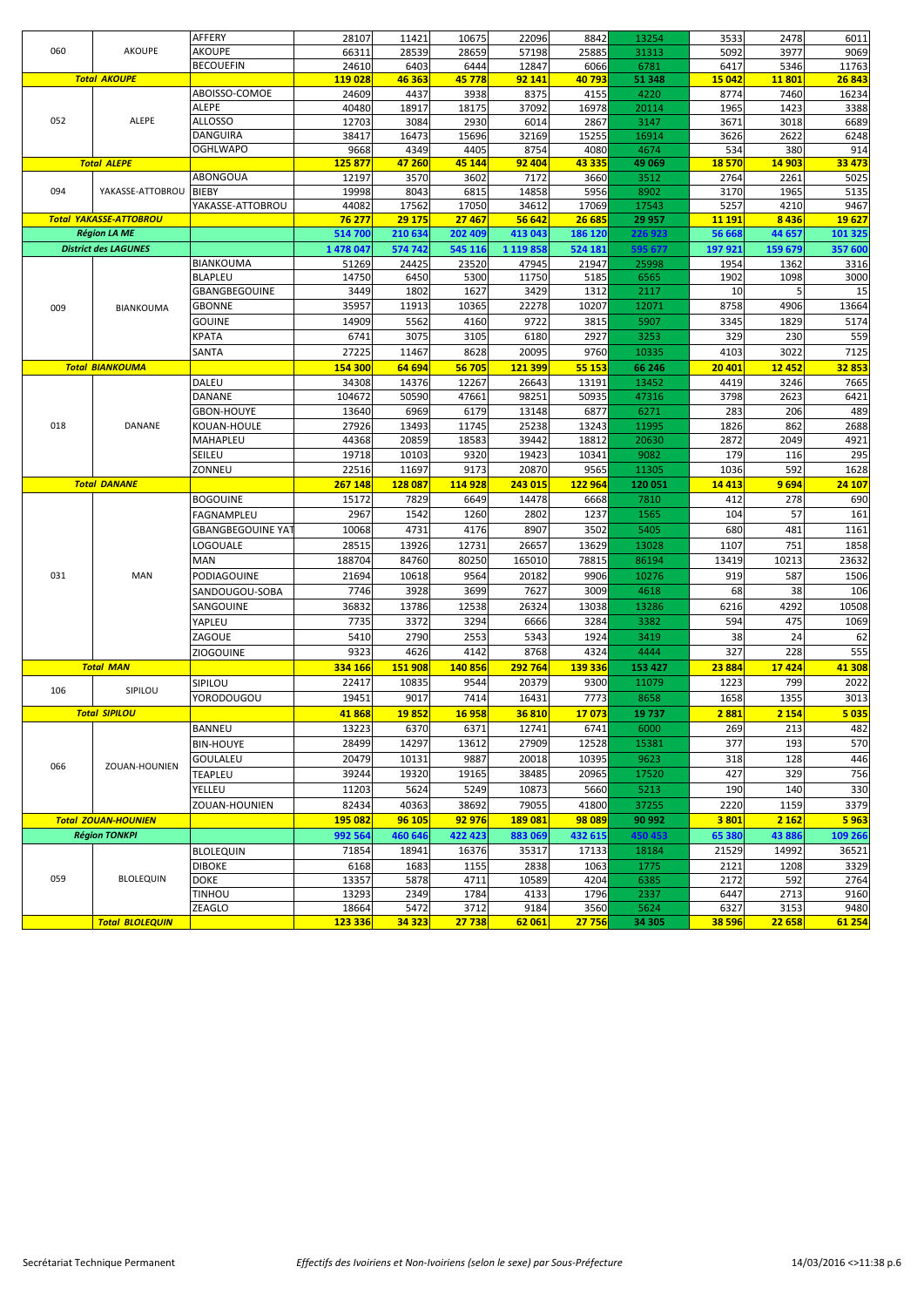|     |                               | BEDY-GOAZON             | 16872            | 2658           | 2500                   | 5158             | 2387            | 2771            | 6594           | 5120          | 11714            |
|-----|-------------------------------|-------------------------|------------------|----------------|------------------------|------------------|-----------------|-----------------|----------------|---------------|------------------|
|     |                               | <b>GUIGLO</b>           | 113796           | 40600          | 36391                  | 76991            | 36874           | 40117           | 20671          | 16133         | 36804            |
| 026 | <b>GUIGLO</b>                 | KAADE                   | 25253            | 6693           | 6035                   | 12728            | 6238            | 6490            | 7428           | 5095          | 12523            |
|     |                               | <b>NIZAHON</b>          | 20767            | 5256           | 4389                   | 9645             | 4723            | 4922            | 6170           | 4942          | 11112            |
|     | <b>Total GUIGLO</b>           |                         | 176 688          | 55 207         | 49 315                 | 104 522          | 50 222          | 54 300          | 40863          | 31 290        | 72 153           |
|     |                               | TAÏ                     | 31928            | 6626           | 5937                   | 12563            | 6500            | 6063            | 10550          | 8803          | 19353            |
| 108 | TAÏ                           | ZAGNE                   | 71020            | 23490          | 19676                  | 43166            | 20670           | 22496           | 15513          | 12304         | 27817            |
|     | <b>Total TAÏ</b>              |                         | 102 948          | 30 116         | 25 613                 | 55 729           | 27 170          | 28 5 5 9        | 26 063         | 21 107        | 47 170           |
|     |                               | <b>BAKOUBLY</b>         | 4013             | 2155           | 1734                   | 3889             | 1840            | 2049            | 97             | 27            | 124              |
|     |                               | MEO                     | 14755            | 3225           | 2554                   | 5779             | 2725            | 3054            | 5826           | 3140          | 8966             |
|     |                               | <b>NEZOBLY</b>          | 6679             | 3227           | 3403                   | 6630             | 3552            | 3078            | 29             | 20            | 49               |
| 058 | <b>TOULEPLEU</b>              | PEHE                    | 10835            | 5178           | 4649                   | 9827             | 4778            | 5049            | 743            | 265           | 1008             |
|     |                               | <b>TIOBLY</b>           | 4965             | 2468           | 2472                   | 4940             | 2585            | 2355            | 11             | 14            | 25               |
|     |                               | <b>TOULEPLEU</b>        | 15745            | 7895           | 7353                   | 15248            | 7551            | 7697            | 322            | 175           | 497              |
|     | <b>Total TOULEPLEU</b>        |                         | 56 992           | 24 148         | 22 165                 | 46 313           | 23 031          | 23 28 2         | 7028           | 3641          | 10 669           |
|     | <b>Région CAVALLY</b>         |                         | 459 964          |                | 124 831                | 268 625          | 128 179         | 140 446         | 112 550        |               | 191 246          |
|     |                               |                         |                  | 143 794        |                        |                  |                 |                 |                | 78 696        |                  |
|     |                               | <b>BANGOLO</b>          | 40220            | 19143          | 16285                  | 35428            | 17983           | 17445           | 2992           | 1800          | 4792             |
|     |                               | <b>BEOUE-ZIBIAO</b>     | 21927            | 10002          | 8202                   | 18204            | 8339            | 9865            | 2299           | 1407          | 3706             |
|     |                               | BLENIMEOUIN             | 23979            | 6689           | 5718                   | 12407            | 6385            | 6022            | 6179           | 5393          | 11572            |
|     |                               | <b>DIEOUZON</b>         | 31009            | 12968          | 9575                   | 22543            | 9802            | 12741           | 5081           | 3328          | 8409             |
| 007 | <b>BANGOLO</b>                | GOHOUO-ZAGNA            | 17800            | 5172           | 4503                   | 9675             | 4736            | 4939            | 4869           | 3246          | 8115             |
|     |                               | <b>GUINGLO-TAHOUAKE</b> | 36368            | 11505          | 10272                  | 21777            | 11349           | 10428           | 8258           | 6333          | 14591            |
|     |                               | KAHIN-ZARABAON          | 62455            | 18415          | 17305                  | 35720            | 19046           | 16674           | 14817          | 11918         | 26735            |
|     |                               | ZEO                     | 9259             | 4687           | 4039                   | 8726             | 4069            | 4657            | 382            | 145           | 527              |
|     |                               | ZOU                     | 75112            | 22872          | 20877                  | 43749            | 22425           | 21324           | 17718          | 13645         | 31363            |
|     | <b>Total BANGOLO</b>          |                         | 318 129          | 111 453        | 96 776                 | 208 229          | 104 134         | 104 095         | 62 595         | 47 215        | 109810           |
|     |                               | <b>BAGOHOUO</b>         | 46129            | 10613          | 10306                  | 20919            | 10848           | 10071           | 14030          | 11180         | 25210            |
|     |                               | <b>DUEKOUE</b>          | 185344           | 74706          | 70322                  | 145028           | 76888           | 68140           | 21984          | 18330         | 40314            |
| 022 | <b>DUEKOUE</b>                | <b>GBAPLEU</b>          | 66549            | 17522          | 16511                  | 34033            | 18610           | 15423           | 17626          | 14890         | 32516            |
|     |                               | <b>GUEHIEBLY</b>        | 51933            | 14307          | 13589                  | 27896            | 14090           | 13806           | 13333          | 10704         | 24037            |
|     |                               | <b>GUEZON</b>           | 58193            | 16488          | 15007                  | 31495            | 16025           | 15470           | 14782          | 11916         | 26698            |
|     | <b>Total DUEKOUE</b>          |                         | 408 148          | 133 636        | 125 735                | 259 371          | 136 461         | 122 910         | 81 755         | 67020         | 148775           |
|     |                               | <b>FACOBLY</b>          | 22407            | 11639          | 9948                   | 21587            | 9521            | 12066           | 539            | 267           | 806              |
|     |                               | <b>GUEZON</b>           | 8674             | 4202           | 3324                   | 7526             | 3361            | 4165            | 684            | 459           | 1143             |
| 099 | <b>FACOBLY</b>                | KOUA                    | 8515             | 3095           | 2589                   | 5684             | 2864            | 2820            | 1721           | 1104          | 2825             |
|     |                               | SEMIEN                  | 28812            | 7395           | 6752                   | 14147            | 7555            | 6592            | 8086           | 6579          | 14665            |
|     |                               | TIENY-SEABLY            | 8099             | 4260           | 3747                   | 8007             | 3481            | 4526            | 70             | 19            | 89               |
|     | <b>Total FACOBLY</b>          |                         | 76 507           | 30 591         | 26 360                 | 56 951           | 26 782          | 30 169          | 11 100         | 8428          | 19 5 28          |
|     |                               | KOUIBLY                 | 43392            | 17823          | 15141                  | 32964            | 16548           | 16416           | 5788           | 4640          | 10428            |
|     |                               | <b>NIDROU</b>           | 10343            | 4964           | 4698                   | 9662             | 4631            | 5031            | 396            | 285           | 681              |
| 062 | <b>KOUIBLY</b>                | OUYABLY-GNONDROL        | 49470            | 13199          | 11461                  | 24660            | 11891           | 12769           | 14090          | 10657         | 24747            |
|     |                               | TOTRODROU               | 13403            | 6815           | 5533                   | 12348            | 5435            | 6913            | 788            | 258           | 1046             |
|     | <b>Total KOUIBLY</b>          |                         | 116 608          | 42 801         | 36833                  | 79 634           | 38 505          | 41 129          | 21 062         | 15840         | 36 902           |
|     | <b>Région GUEMON</b>          |                         | 919 392          | 318 481        | 285 704                | 604 185          | 305 882         | 298 303         | 176 512        | 138 503       | 315 015          |
|     | <b>District des MONTAGNES</b> |                         | 2 371 920        | 922 921        | 832 958                | 1755879          | 866 676         | 889 202         | 354 442        | 261 085       | 615 527          |
|     |                               |                         |                  |                |                        |                  |                 |                 |                |               |                  |
|     |                               | <b>BEDIALA</b>          | 81193            | 31409          | 27529                  | 58938            | 31852           | 27086           | 12241          | 9817          | 22058            |
|     |                               | DALOA                   | 319427           | 139975         | 125617                 | 265592           | 123164          | 142428          | 30378          | 23111         | 53489            |
| 017 | <b>DALOA</b>                  | GADOUAN                 | 57470            | 22044          | 18099                  | 40143            | 19352           | 20791           | 9718           | 7609          | 17327            |
|     |                               | <b>GBOGUHE</b>          | 58103            | 19767          | 18448                  | 38215            | 19466           | 18749           | 10679          | 9180          | 19859            |
|     |                               | GONATE                  | 36938            | 13057          | 12747                  | 25804            | 13693           | 12111           | 5823           | 5286          | 11109            |
|     |                               | ZAÏBO                   | 38502            | 9167           | 6658                   | 15825            | 6907            | 8918            | 16309          | 6368          | 22677            |
|     | <b>Total DALOA</b>            |                         | 591 633          | 235 419        | 209 098                | 444 517          | 214 434         | 230 083         | 85 148         | 61 371        | 146 519          |
|     |                               | <b>BOGUEDIA</b>         | 20943            | 7485           | 6525                   | 14010            | 6841            | 7169            | 3839           | 3004          | 6843             |
|     |                               | <b>IBOGUHE</b>          | 41768            | 14595          | 12675                  | 27270            | 13900           | 13370           | 7919           | 6533          | 14452            |
|     |                               | ISSIA                   | 85727            | 36108          | 32746                  | 68854            | 36065           | 32789           | 9519           | 7354          | 16873            |
| 027 | <b>ISSIA</b>                  | NAHIO                   | 27034            | 8692           | 7887                   | 16579            | 9152            | 7427            | 5541           | 4914          | 10455            |
|     |                               | NAMANE                  | 41177            | 15997          | 14029                  | 30026            | 15597           | 14429           | 6160           | 4954          | 11114            |
|     |                               | SAÏOUA                  | 86423            | 29170          | 25689                  | 54859            | 28931           | 25928           | 16860          | 14704         | 31564            |
|     |                               |                         |                  |                |                        |                  |                 |                 |                |               |                  |
|     |                               |                         |                  |                |                        |                  |                 |                 |                |               |                  |
|     | <b>Total ISSIA</b>            | TAPEGUIA                | 24829<br>327 901 | 6775<br>118822 | 6548<br><b>106 099</b> | 13323<br>224 921 | 7007<br>117 493 | 6316<br>107 428 | 6149<br>55 987 | 5357<br>46820 | 11506<br>102 807 |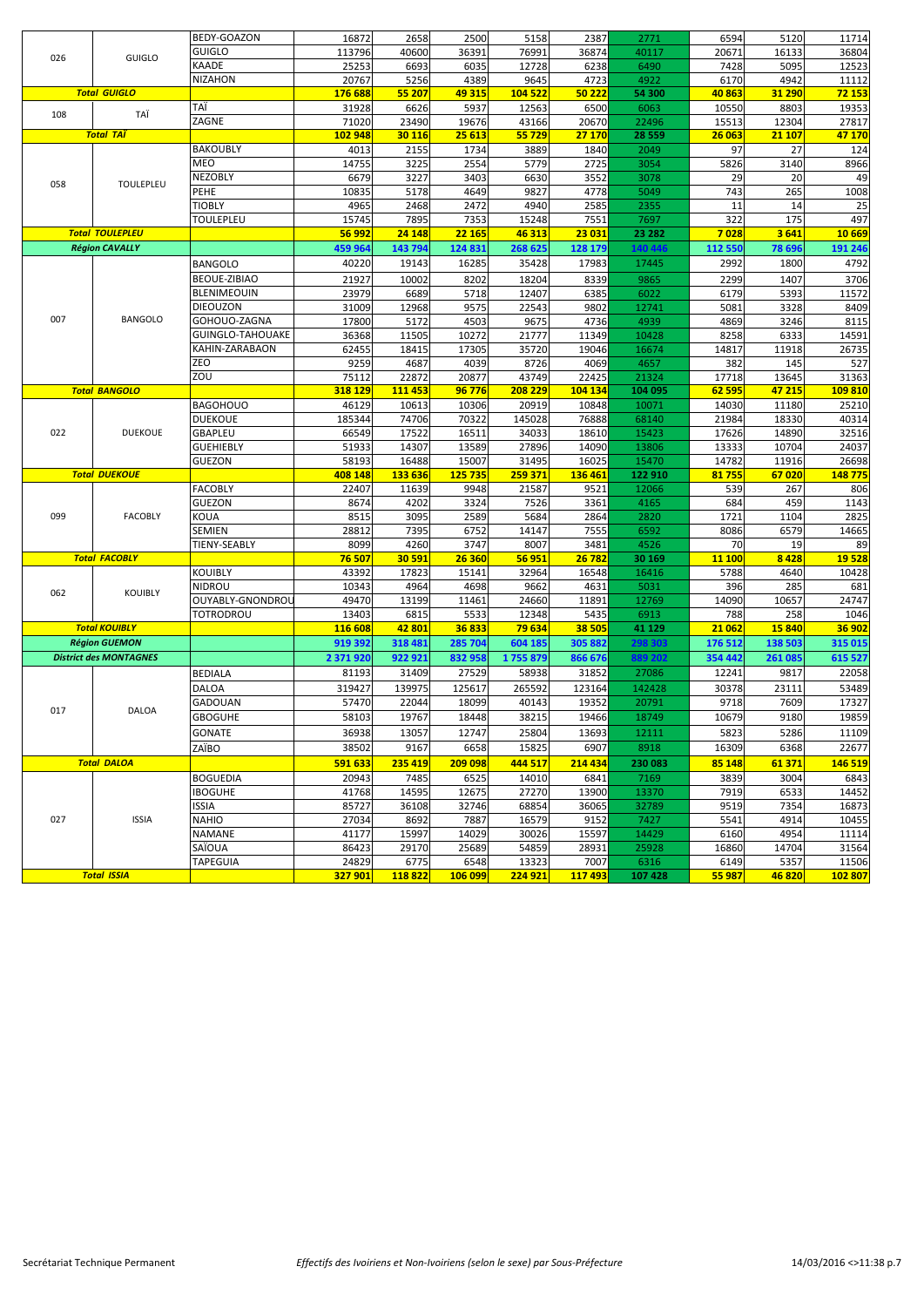|         |                              | BAZRA-NATTIS       | 39218          | 8888            | 8059            | 16947           | 9510            | 7437            | 11990         | 10281          | 22271           |
|---------|------------------------------|--------------------|----------------|-----------------|-----------------|-----------------|-----------------|-----------------|---------------|----------------|-----------------|
|         |                              | DANANON            | 31384          | 9099            | 8414            | 17513           | 9425            | 8088            | 7666          | 6205           | 13871           |
|         |                              | DANIA              | 77295          | 19145           | 15589           | 34734           | 18528           | 16206           | 23709         | 18852          | 42561           |
| 048     | VAVOUA                       | KETRO-BASSAM       | 24934          | 4893            | 4484            | 9377            | 5048            | 4329            | 8191          | 7363           | 15554           |
|         |                              | SEITIFLA           | 93430          | 20146           | 17862           | 38008           | 19668           | 18340           | 29998         | 25424          | 55422           |
|         |                              | VAVOUA             | 134651         | 45300           | 40765           | 86065           | 45769           | 40296           | 26624         | 21962          | 48586           |
|         | <b>Total VAVOUA</b>          |                    | 400 912        | 107 471         | 95 173          | 202 644         | 107948          | 94 696          | 108 178       | 90 087         | 198 265         |
|         |                              | DOMANGBEU          | 9530           | 3606            | 2818            | 6424            | 3177            | 3247            | 1837          | 1267           | 3104            |
|         |                              | GREGBEU            | 18487          | 7645            | 5506            | 13151           | 6381            | 6770            | 3292          | 2044           | 5336            |
| 095     | ZOUKOUGBEU                   | <b>GUESSABO</b>    | 36302          | 11582           | 9947            | 21529           | 10810           | 10719           | 8053          | 6700           | 14753           |
|         |                              | ZOUKOUGBEU         |                |                 |                 |                 |                 |                 |               |                |                 |
|         | <b>Total ZOUKOUGBEU</b>      |                    | 46195          | 15580<br>38 413 | 13222<br>31 493 | 28802<br>69 906 | 15460<br>35 828 | 13342<br>34 078 | 9657<br>22839 | 7736<br>17 747 | 17393<br>40 586 |
|         |                              |                    | 110 514        |                 |                 |                 |                 |                 |               |                |                 |
|         | <b>Région HAUT-SASSANDRA</b> |                    | 1 430 960      | 500 125         | 441 863         | 941 988         | 475 703         | 466 285         | 272 152       | 216 025        | 488 177         |
|         |                              | BEGBESSOU          | 19787          | 8356            | 7728            | 16084           | 7045            | 9039            | 2440          | 1246           | 3686            |
|         |                              | <b>BONON</b>       | 112629         | 41211           | 35960           | 77171           | 41887           | 35284           | 19839         | 15492          | 35331           |
|         |                              | <b>BOUAFLE</b>     | 167263         | 68039           | 62014           | 130053          | 62742           | 67311           | 20661         | 16423          | 37084           |
| 012     | <b>BOUAFLE</b>               | N'DOUFFOUKANKRO    | 29097          | 14430           | 13735           | 28165           | 14102           | 14063           | 531           | 396            | 927             |
|         |                              | PAKOUABO           | 18977          | 10073           | 7685            | 17758           | 8192            | 9566            | 796           | 418            | 1214            |
|         |                              | TIBEITA            | 15664          | 4280            | 3863            | 8143            | 4243            | 3900            | 4241          | 3280           | 7521            |
|         |                              | ZAGUIETA           | 46266          | 15710           | 13599           | 29309           | 15138           | 14171           | 9449          | 7309           | 16758           |
|         | <b>Total BOUAFLE</b>         |                    | 409 683        | <b>162 099</b>  | 144 584         | 306 683         | 153 349         | 153 334         | 57957         | 44 564         | 102 521         |
|         |                              | <b>BAZRE</b>       | 34781          | 12382           | 11245           | 23627           | 12550           | 11077           | 5979          | 5175           | 11154           |
|         |                              | KONONFLA           | 50776          | 19576           | 17474           | 37050           | 20031           | 17019           | 7399          | 6327           | 13726           |
| 040     | SINFRA                       | KOUETINFLA         | 22181          | 8629            | 8098            | 16727           | 8710            | 8017            | 2997          | 2457           | 5454            |
|         |                              | SINFRA             | 130277         | 50635           | 48699           | 99334           | 52824           | 46510           | 16860         | 14082          | 30942           |
|         | <b>Total SINFRA</b>          |                    | 238 015        | 91 222          | 85 516          | 176 738         | 94 115          | 82 623          | 33 235        | 28 041         | 61 276          |
|         |                              | <b>GOHITAFLA</b>   | 35440          | 18207           | 16375           | 34582           | 18099           | 16483           | 515           | 343            | 858             |
|         |                              | <b>IRIEFLA</b>     | 6229           | 2936            | 3234            | 6170            | 3413            | 2757            | 31            | 28             | 59              |
|         |                              | KANZRA             | 27982          | 10335           | 10160           | 20495           | 11535           | 8960            | 4008          | 3479           | 7487            |
| 050     | ZUENOULA                     | MAMINIGUI          | 20454          | 10087           | 9246            | 19333           | 9863            | 9470            | 618           | 503            | 1121            |
|         |                              | VOUEBOUFLA         | 18545          | 8472            | 8914            | 17386           | 9446            | 7940            | 610           | 549            | 1159            |
|         |                              | ZANZRA             | 25047          | 10329           | 10003           | 20332           | 10399           | 9933            | 2628          | 2075           | 4703            |
|         |                              | ZUENOULA           | 80949          | 38175           | 33396           | 71571           | 37830           | 33741           | 5308          | 4066           | 9374            |
|         | <b>Total ZUENOULA</b>        |                    | 214 646        | 98 541          | 91 328          | 189869          | 100 585         | 89 284          | 13718         | 11 043         | 24 761          |
|         | <b>Région MARAHOUE</b>       |                    | 862 34         | 351862          | 321 428         | 673 290         | 348 049         | 325 241         | 104 910       | 83 648         | 188 558         |
| ण्डसारा |                              |                    |                |                 |                 |                 |                 |                 |               |                |                 |
|         |                              |                    | 2 293 304      | 851987          | 763 291         | 1615278         | 823752          | 791 526         | 377 062       | 299 673        | 676 735         |
|         |                              | <b>BORON</b>       | 24239          | 10082           | 9865            |                 | 10612           | 9335            |               |                | 4292            |
| 75      | <b>DIKODOUGOU</b>            |                    |                |                 |                 | 19947           |                 |                 | 2238          | 2054           |                 |
|         |                              | <b>DIKODOUGOU</b>  | 39567          | 16948           | 18241           | 35189           | 17532           | 17657           | 2275          | 2103           | 4378            |
|         |                              | <b>GUIEMBE</b>     | 16772          | 7377            | 8284            | 15661           | 8074            | 7587            | 546           | 565            | 1111            |
|         | <b>Total DIKODOUGOU</b>      |                    | 80578          | 34 407          | 36 390          | 70797           | 36 218          | 34 579          | 5 0 5 9       | 4722           | 9781            |
|         |                              | DASSOUNGBOHO       | 6363           | 2754            | 3249            | 6003            | 3074            | 2929            | 184           | 176            | 360             |
|         |                              |                    | 18555          | 8448            | 8818            | 17266           | 8331            | 8935            | 702           | 584            | 1286            |
|         |                              | KANOROBA           |                |                 |                 |                 |                 |                 |               |                |                 |
|         |                              | KARAKORO           | 19243          | 8661            | 10094           | 18755           | 8906            | 9849            | 262           | 203            | 465             |
|         |                              | KIEMOU             | 22422          | 9592            | 9663            | 19255           | 9641            | 9614            | 1642          | 1525           | 3167            |
|         |                              | KOMBOLOKOURA       | 5739           | 2824            | 2624            | 5448            | 3130            | 2318            | 154           | 130            | 284             |
|         |                              | KOMBORODOUGOU      | 12947          | 5787            | 6469            | 12256           | 5925            | 6331            | 359           | 326            | 685             |
|         |                              | KONI               | 11948          | 5636            | 5895            | 11531           | 6084            | 5447            | 212           | 204            | 416             |
|         |                              | KORHOGO            | 286071         | 134510          | 127406          | 261916          | 120753          | 141161          | 12866         | 11011          | 23877           |
| 029     | <b>KORHOGO</b>               |                    | 30745          | 13461           | 15726           | 29187           | 16283           | 12904           | 734           | 824            | 1558            |
|         |                              | LATAHA             |                |                 |                 |                 |                 |                 |               |                |                 |
|         |                              | <b>NAFOUN</b>      | 7990           | 3795            | 3773            | 7568            | 3247            | 4321            | 234           | 175            | 409             |
|         |                              | NAPIELEODOUGOU     | 23297          | 10228           | 12044           | 22272           | 10038           | 12234           | 495           | 526            | 1021            |
|         |                              | N'GANON            | 5386           | 2436            | 2573            | 5009            | 2748            | 2261            | 214           | 162            | 376             |
|         |                              | <b>NIOFOIN</b>     | 26471          | 12437           | 12419           | 24856           | 12492           | 12364           | 835           | 780            | 1615            |
|         |                              | <b>SIRASSO</b>     | 28160          | 12964           | 13127           | 26091           | 13246           | 12845           | 1057          | 1012           | 2069            |
|         |                              | SOHOUO             | 16029          | 7447            | 7992            | 15439           | 8518            | 6921            | 290           | 280            | 570             |
|         |                              | TIORONIARADOUGOU   | 15485          | 6846            | 8331            | 15177           | 7252            | 7925            | 154           | 140            | 294             |
|         | <b>Total KORHOGO</b>         |                    | 536851         | 247826          | 250 203         | 498 029         | 239 668         | 258 359         | 20 394        | 18058          | 38 452          |
|         |                              | <b>BOUGOU</b>      | 14160          | 4930            | 4885            | 9815            | 5756            | 4059            | 2225          | 2120           | 4345            |
|         |                              |                    |                |                 |                 |                 |                 |                 |               |                |                 |
| 103     | M'BENGUE                     | KATIALI            | 8861           | 3573            | 3720            | 7293            | 4266            | 3027            | 849           | 719            | 1568            |
|         |                              | KATOGO<br>M'BENGUE | 14862<br>49928 | 5934<br>21588   | 6157<br>21429   | 12091<br>43017  | 6596<br>23299   | 5495<br>19718   | 1579<br>3646  | 1189<br>3259   | 2768<br>6905    |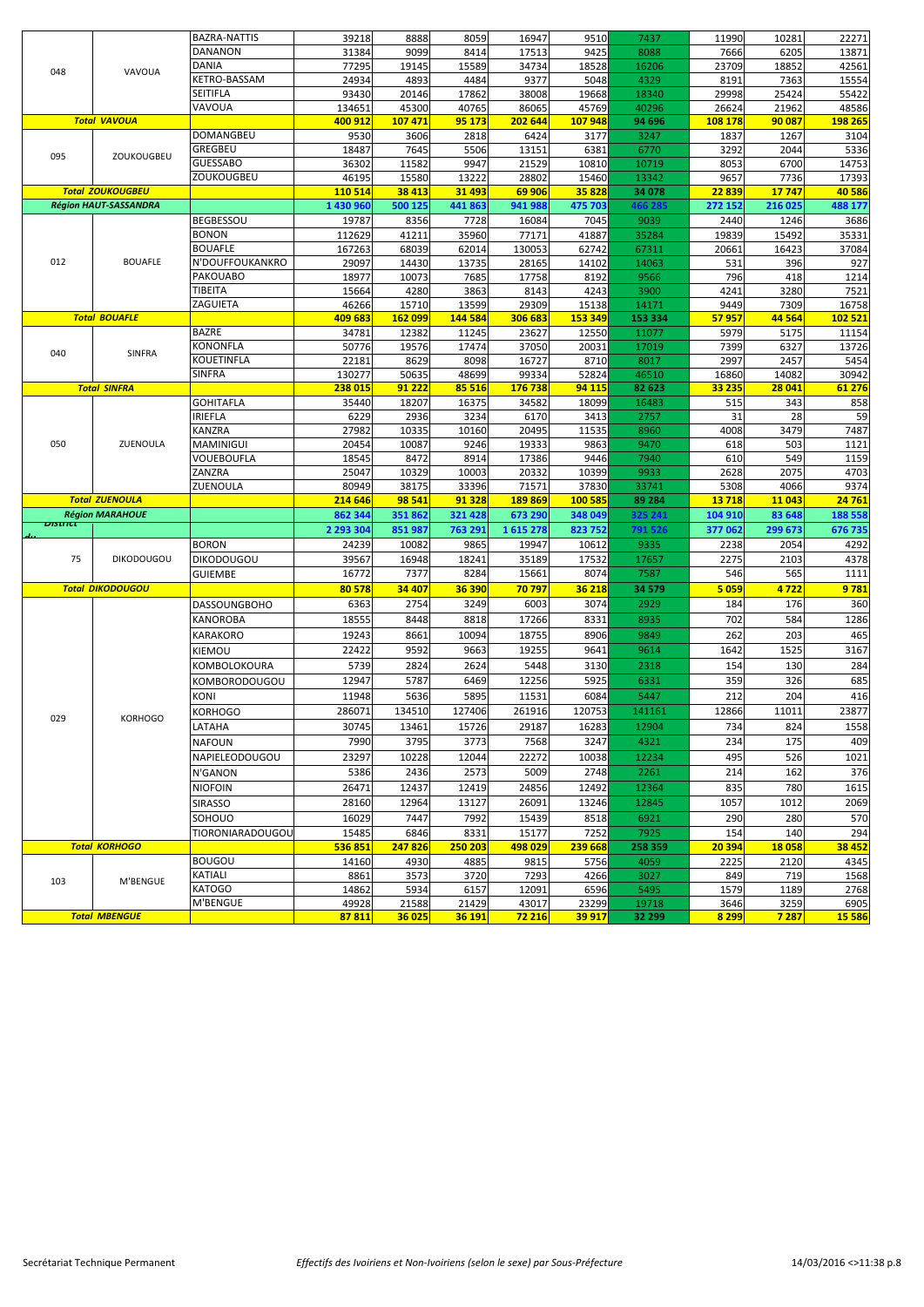|     |                                              | <b>BAHOUAKAHA</b>     | 5704               | 2759              | 2890             | 5649              | 2692              | 2957             | 28                | 27                  | 55                 |
|-----|----------------------------------------------|-----------------------|--------------------|-------------------|------------------|-------------------|-------------------|------------------|-------------------|---------------------|--------------------|
|     |                                              | KAGBOLODOUGOU         | 9356               | 4221              | 4743             | 8964              | 4709              | 4255             | 205               | 187                 | 392                |
| 090 | SINEMATIALI                                  | <b>SEDIEGO</b>        | 5757               | 2590              | 2933             | 5523              | 2535              | 2988             | 111               | 123                 | 234                |
|     |                                              | SINEMATIALI           | 37795              | 17416             | 18699            | 36115             | 19139             | 16976            | 878               | 798                 | 1676               |
|     | <b>Total SINEMATIALI</b>                     |                       | 58 612             | 26 986            | 29 265           | 56 251            | 29 075            | 27 176           | 1 2 2 2           | 1 1 3 5             | 2 3 5 7            |
|     | <b>Région PORO</b>                           |                       | 763 852            | 345 244           | 352 049          | 697 293           | 344 878           | 352 413          | 34 974            | 31 202              | 66 176             |
|     |                                              | <b>FERKESSEDOUGOU</b> | 120150             | 54801             | 53310            | 108111            | 53933             | 54178            | 6152              | 5828                | 11980              |
|     |                                              |                       |                    |                   |                  |                   |                   |                  |                   |                     |                    |
| 023 | FERKESSEDOUGOU                               | KOUMBALA              | 10088              | 5002              | 4053             | 9055              | 4624              | 4431             | 549               | 478                 | 1027               |
|     |                                              | <b>TOGONIERE</b>      | 13025              | 5604              | 5333             | 10937             | 5951              | 4986             | 1091              | 997                 | 2088               |
|     | <b>Total FERKESSEDOUGOU</b>                  |                       | 143 263            | 65 407            | 62 696           | 128 103           | 64 508            | 63 595           | 7 7 9 2           | 7 3 0 3             | 15 095             |
|     |                                              | <b>BILIMONO</b>       | 19873              | 9077              | 9219             | 18296             | 10400             | 7896             | 845               | 732                 | 1577               |
| 101 | <b>KONG</b>                                  | KONG                  | 29190              | 12487             | 12515            | 25002             | 13659             | 11343            | 2158              | 2030                | 4188               |
|     |                                              | <b>NAFANA</b>         | 17703              | 6473              | 6425             | 12898             | 7426              | 5472             | 2542              | 2263                | 4805               |
|     |                                              | <b>SIKOLO</b>         | 21163              | 8219              | 8222             | 16441             | 8795              | 7646             | 2468              | 2254                | 4722               |
|     | <b>Total Département KONG</b>                |                       | 87929              | 36 256            | 36 381           | 72 637            | 40 280            | 32 357           | 8 0 1 3           | 7 2 7 9             | 15 292             |
|     |                                              | <b>DIAWALA</b>        | 71054              | 26193             | 25601            | 51794             | 29826             | 21968            | 10154             | 9106                | 19260              |
|     |                                              | KAOUARA               | 27971              | 5981              | 5671             | 11652             | 6455              | 5197             | 8306              | 8010                | 16316              |
| 086 | <b>OUANGOLODOUGOU</b>                        | <b>NIELLE</b>         | 29022              | 11462             | 11165            | 22627             | 12313             | 10314            | 3339              | 3056                | 6395               |
|     |                                              | <b>OUANGOLODOUGOU</b> | 74519              | 25222             | 24122            | 49344             | 25934             | 23410            | 12985             | 12183               | 25168              |
|     |                                              | <b>TOUMOUKORO</b>     | 34200              | 13293             | 13936            | 27229             | 15586             | 11643            | 3594              | 3369                | 6963               |
|     | <b>Total OUANGOLODOUGOU</b>                  |                       | 236 766            | 82 151            | 80 495           | 162 646           | 90 114            | 72 532           | 38 378            | 35 7 24             | 74 102             |
|     | <b>Région TCHOLOGO</b>                       |                       | 467 958            | 183 814           | 179 572          | 363 386           | 194 902           | 168 484          | 54 183            | 50 306              | 104 489            |
|     |                                              |                       |                    |                   |                  |                   |                   |                  |                   |                     |                    |
|     |                                              | BAYA                  | 8591               | 3354              | 3737             | 7091              | 3538              | 3553             | 770               | 727                 | 1497               |
|     |                                              | <b>BOUNDIALI</b>      | 59586              | 28277             | 25633            | 53910             | 25815             | 28093            | 3064              | 2526                | 5590               |
| 015 | <b>BOUNDIALI</b>                             | <b>GANAONI</b>        | 18842              | 8333              | 9042             | 17375             | 8839              | 8536             | 712               | 754                 | 1466               |
|     |                                              | KASSERE               | 23983              | 10600             | 10459            | 21059             | 10297             | 10762            | 2044              | 878                 | 2922               |
|     |                                              | SIEMPURGO             | 16682              | 7530              | 7431             | 14961             | 7950              | 7011             | 915               | 795                 | 1710               |
|     | <b>Total BOUNDIALI</b>                       |                       | 127 684            | 58 094            | 56 302           | 114 396           | 56 439            | 57 955           | 7505              | 5680                | <b>13 185</b>      |
|     |                                              | <b>BLESSEGUE</b>      | 15187              | 6264              | 6744             | 13008             | 6872              | 6136             | 1350              | 829                 | 2179               |
|     |                                              | <b>GBON</b>           | 25427              | 11995             | 12000            | 23995             | 12981             | 11014            | 723               | 709                 | 1432               |
| 083 | KOUTO                                        | <b>KOLIA</b>          | 24848              | 11954             | 11509            | 23463             | 11939             | 11524            | 730               | 635                 | 1365               |
|     |                                              | KOUTO                 | 37060              | 17299             | 17955            | 35254             | 18213             | 17041            | 918               | 888                 | 1806               |
|     |                                              | SIANHALA              |                    |                   |                  |                   |                   |                  |                   |                     |                    |
|     |                                              |                       | 27076              | 13306             | 12207            | 25513             | 13850             | 11663            | 821               | 733                 | 1554               |
|     | <b>Total KOUTO</b>                           |                       | 129 598            | 60818             | 60 415           | 121 233           | 63855             | 57 378           | 4542              | 3794                | 8336               |
|     |                                              |                       |                    |                   |                  |                   |                   |                  |                   |                     |                    |
|     |                                              | <b>DEBETE</b>         | 5751               | 2499              | 2801             | 5300              | 2992              | 2308             | 266               | 185                 | 451                |
| 044 |                                              | KANAKONO              | 22901              | 9203              | 7971             | 17174             | 8481              | 8693             | 3836              | 1871                | 5707               |
|     | TENGRELA                                     | PAPARA                | 8866               | 3687              | 3746             | 7433              | 3666              | 3767             | 886               | 547                 | 1433               |
|     |                                              | TENGRELA              | 80887              | 36739             | 33102            | 69841             | 35053             | 34788            | 5770              | 5239                | 11009              |
|     | <b>Total TENGRELA</b>                        |                       | 118 405            | 52 128            | 47620            | 99 748            | 50 192            | 49 5 56          | 10758             | 7842                | 18 600             |
|     | <b>Région BAGOUE</b>                         |                       | 375 687            | 171 040           | 164 337          | 335 377           | 170 486           | 164889           | 22 805            | 17316               | 40 121             |
|     | <b>District des SAVANES</b>                  |                       | 1 607 49           | 700 09            | 695 958          | 1 396 056         | 710 26            | 585 78           | 111 962           | 98 824              | 210 786            |
|     |                                              |                       |                    |                   |                  |                   |                   |                  |                   |                     |                    |
|     |                                              | ANDO-KEKRENOU         | 12526              | 6214              | 5991             | 12205             | 6369              | 5836             | 216               | 104                 | 320                |
|     |                                              | <b>BEOUMI</b>         | 73475              | 35689             | 34992            | 70681             | 35575             | 35106            | 1593              | 1201                | 2794               |
|     |                                              | <b>BODOKRO</b>        | 28502              | 13659             | 14001            | 27660             | 14715             | 12945            | 486               | 356                 | 842                |
| 008 | <b>BEOUMI</b>                                | KONDROBO              | 10197              | 5158              | 4812             | 9970              | 5036              | 4934             | 147               | 80                  | 227                |
|     |                                              | LOLOBO (DE BEOUMI)    | 8880               | 4050              | 4770             | 8820              | 4648              | 4172             | 35                | 25                  | 60                 |
|     |                                              | MARABADIASSA          | 6640               | 2863              | 2910             | 5773              | 3047              | 2726             | 464               | 403                 | 867                |
|     |                                              | N'GUESSANKRO          | 13986              | 6508              | 7338             | 13846             | 6404              | 7442             | 85                | 55                  | 140                |
|     | <b>Total BEOUMI</b>                          |                       | 154 206            | 74 141            | 74 814           | 148 955           | 75 794            | 73 161           | 3 0 26            | 2 2 2 4             | 5 2 5 0            |
|     |                                              | <b>BOTRO</b>          | 20337              | 9433              | 9931             | 19364             | 9237              | 10127            | 555               | 418                 | 973                |
|     |                                              | <b>DIABO</b>          | 26272              | 11984             | 13667            | 25651             | 12647             | 13004            | 365               | 256                 | 621                |
| 074 | <b>BOTRO</b>                                 |                       |                    |                   |                  |                   |                   |                  |                   |                     |                    |
|     |                                              | <b>KROFOINSOU</b>     | 11948              | 5684              | 5949             | 11633             | 5988              | 5645             | 211               | 104                 | 315                |
|     |                                              | LANGUIBONOU           | 22867              | 10067             | 12430            | 22497             | 11017             | 11480            | 246               | 124                 | 370                |
|     | <b>Total BOTRO</b>                           |                       | 81 4 24            | 37 168            | 41 977           | 79 145            | 38889             | 40 25 6          | 1377              | 902                 | 2 2 7 9            |
|     |                                              | <b>BOUAKE</b>         | 608138             | 263130            | 258960           | 522090            | 239545            | 282545           | 45212             | 40836               | 86048              |
|     |                                              | <b>BOUNDA</b>         | 10088              | 4739              | 5002             | 9741              | 5014              | 4727             | 196               | 151                 | 347                |
| 013 | <b>BOUAKE</b>                                | <b>BROBO</b>          | 16447              | 7612              | 8222             | 15834             | 8088              | 7746             | 342               | 271                 | 613                |
|     |                                              | <b>DJEBONOUA</b>      | 30821              | 13815             | 16638            | 30453             | 15466             | 14987            | 218               | 148                 | 366                |
|     |                                              | <b>MAMINI</b>         | 15200              | 6979              | 7542             | 14521             | 7501              | 7020             | 366               | 313                 | 679                |
|     | <b>Total BOUAKE</b>                          |                       |                    | 296 275           |                  | 592 639           | 275 614           |                  | 46 334            | 41 719              | 88 053             |
|     |                                              |                       | 680 694            |                   | 296 364          |                   |                   | 317 025          |                   |                     |                    |
|     |                                              | AYAOU-SRAN            | 17713              | 6136              | 5544             | 11680             | 5858              | 5822             | 3790              | 2242                | 6032               |
| 036 | SAKASSOU                                     | DIBRI-ASSIRIKRO       | 16153              | 7379              | 8565             | 15944             | 7643              | 8301             | 137               | 72                  | 209                |
|     |                                              | SAKASSOU              | 56230              | 27431             | 26924            | 54355             | 27637             | 26718            | 1022              | 849                 | 1871               |
|     |                                              | TOUMODI-SAKASSOU      | 4429               | 1747              | 1689             | 3436              | 1872              | 1564             | 644               | 349                 | 993                |
|     | <b>Total SAKASSOU</b><br><b>Région GBEKE</b> |                       | 94 5 25<br>1010849 | 42 693<br>450 277 | 42722<br>455 877 | 85 415<br>906 154 | 43 010<br>433 307 | 42 405<br>472847 | 5 5 9 3<br>56 330 | 3 5 1 2<br>48 3 5 7 | 9 1 0 5<br>104 687 |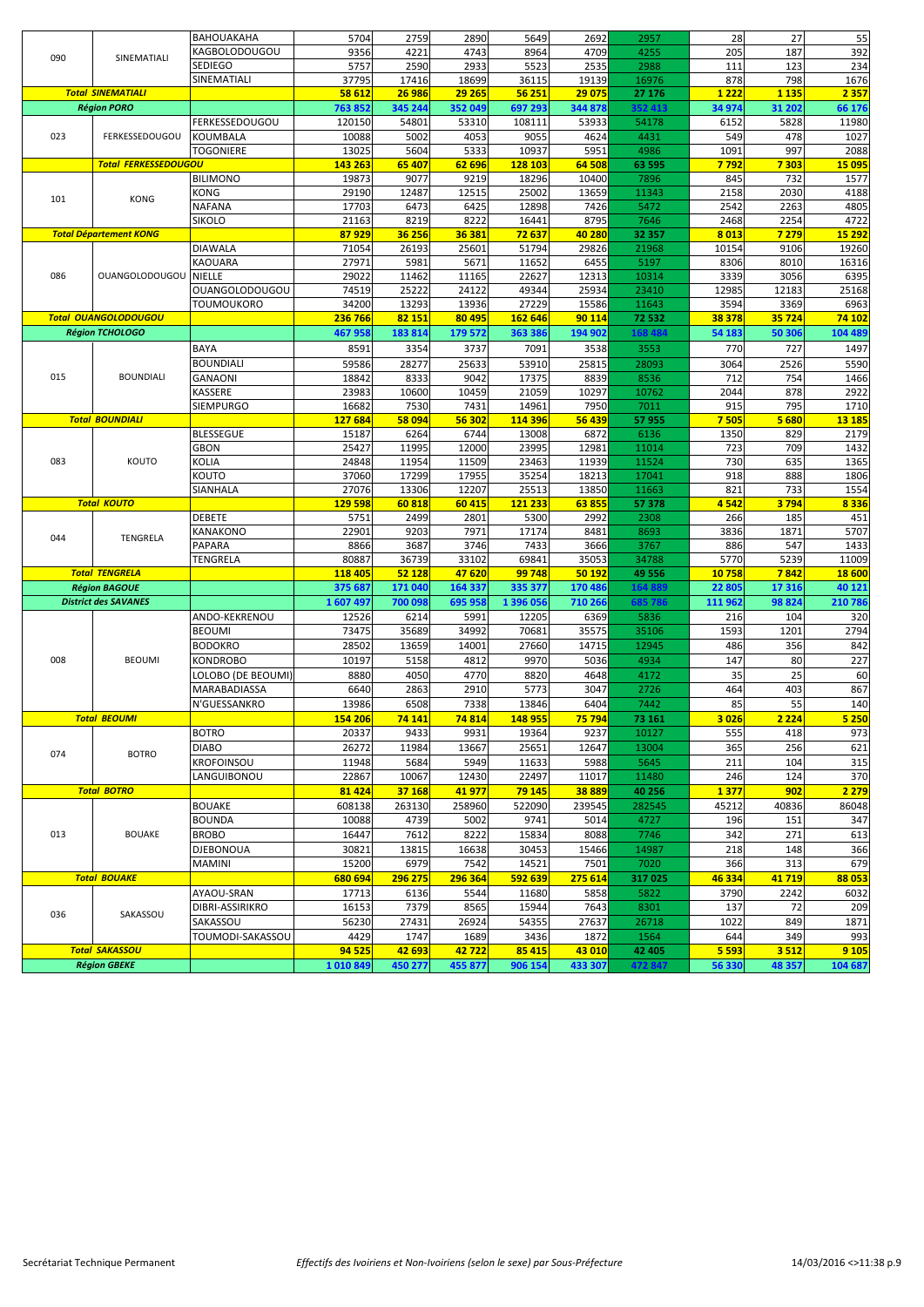|         |                              | BASSAWA               | 16323     | 7756    | 7688     | 15444     | 8125    | 7319    | 472     | 407     | 879     |
|---------|------------------------------|-----------------------|-----------|---------|----------|-----------|---------|---------|---------|---------|---------|
|         |                              | <b>BONIEREDOUGOU</b>  | 23265     | 11339   | 11293    | 22632     | 11507   | 11125   | 349     | 284     | 633     |
|         |                              | DABAKALA              | 55769     | 25966   | 26196    | 52162     | 28076   | 24086   | 1932    | 1675    | 3607    |
|         |                              |                       |           |         |          |           |         |         |         |         |         |
|         |                              | <b>FOUMBOLO</b>       | 18808     | 9016    | 8810     | 17826     | 9894    | 7932    | 528     | 454     | 982     |
| 016     | <b>DABAKALA</b>              | NIEMENE               | 15698     | 7794    | 7710     | 15504     | 8176    | 7328    | 115     | 79      | 194     |
|         |                              | SATAMA-SOKORO         | 18209     | 8722    | 8636     | 17358     | 8622    | 8736    | 486     | 365     | 851     |
|         |                              | SATAMA-SOKOURA        | 11603     | 5404    | 5574     | 10978     | 5619    | 5359    | 322     | 303     | 625     |
|         |                              | SOKALA-SOBARA         | 16389     | 7904    | 8093     | 15997     | 8721    | 7276    | 202     | 190     | 392     |
|         |                              | TIENDENE-BAMBARAS     | 8769      | 4268    | 4019     | 8287      | 4655    | 3632    | 297     | 185     | 482     |
|         |                              | YAOSSEDOUGOU          | 4421      | 2183    | 2176     | 4359      | 2342    | 2017    | 37      | 25      | 62      |
|         | <b>Total DABAKALA</b>        |                       | 189 254   | 90 352  | 90 195   | 180 547   | 95 737  | 84 810  | 4740    |         | 8707    |
|         |                              |                       |           |         |          |           |         |         |         | 3967    |         |
|         |                              | <b>FRONAN</b>         | 38917     | 18341   | 16373    | 34714     | 18223   | 16491   | 2368    | 1835    | 4203    |
| 028     | <b>KATIOLA</b>               | <b>KATIOLA</b>        | 56681     | 26172   | 25496    | 51668     | 25194   | 26474   | 2775    | 2238    | 5013    |
|         |                              | <b>TIMBE</b>          | 11307     | 5444    | 5600     | 11044     | 5419    | 5625    | 117     | 146     | 263     |
|         | <b>Total KATIOLA</b>         |                       | 106 905   | 49 957  | 47469    | 97426     | 48836   | 48 590  | 5 260   | 4 2 1 9 | 9479    |
|         |                              | ARIKOKAHA             | 7416      | 3039    | 2960     | 5999      | 3072    | 2927    | 726     | 691     | 1417    |
|         |                              | <b>BADIKAHA</b>       | 21441     | 9287    | 9066     | 18353     | 9040    | 9313    | 1621    | 1467    | 3088    |
|         |                              | NIAKARAMADOUGOU       | 49824     | 21895   | 20569    | 42464     | 21322   | 21142   | 3988    | 3372    | 7360    |
| 085     | NIAKARAMADOUGOU              |                       |           |         |          |           |         |         |         |         |         |
|         |                              | NIEDEKAHA             | 9648      | 4630    | 4406     | 9036      | 4596    | 4440    | 334     | 278     | 612     |
|         |                              | <b>TAFIRE</b>         | 23365     | 9946    | 9662     | 19608     | 10155   | 9453    | 1987    | 1770    | 3757    |
|         |                              | <b>TORTIYA</b>        | 22124     | 7992    | 7722     | 15714     | 7962    | 7752    | 3400    | 3010    | 6410    |
|         | <b>Total NIAKARAMADOUGOU</b> |                       | 133818    | 56789   | 54 385   | 111 174   | 56 147  | 55 027  | 12 056  | 10588   | 22 644  |
|         | <b>Région HAMBOL</b>         |                       | 429 977   | 197 098 | 192 049  | 389 147   | 200 720 | 188427  | 22 056  | 18774   | 40830   |
| ण्डसारस |                              |                       | 1 440 826 | 647 375 | 647 926  | 1 295 301 | 634 027 | 661 274 | 78 386  | 67 131  | 145 517 |
|         |                              | <b>DJIBROSSO</b>      | 11859     | 5277    | 5202     | 10479     | 5480    | 4999    | 836     | 536     | 1372    |
|         |                              |                       |           |         |          |           |         |         |         |         |         |
| 080     | KANI                         | <b>FADIADOUGOU</b>    | 15066     | 5767    | 5697     | 11464     | 6304    | 5160    | 1995    | 1606    | 3601    |
|         |                              | KANI                  | 31211     | 11984   | 10944    | 22928     | 11948   | 10980   | 4569    | 3714    | 8283    |
|         |                              | <b>MORONDO</b>        | 15753     | 7535    | 6895     | 14430     | 7193    | 7237    | 818     | 505     | 1323    |
|         | <b>Total KANI</b>            |                       | 73889     | 30 563  | 28738    | 59 301    | 30 925  | 28 376  | 8 2 1 8 | 6 3 6 1 | 14579   |
|         |                              | <b>BOBI-DIARABANA</b> | 25249     | 9293    | 8193     | 17486     | 8684    | 8802    | 4722    | 3017    | 7739    |
|         |                              | <b>DUALLA</b>         | 8130      | 3365    | 3477     | 6842      | 3477    | 3365    | 769     | 519     | 1288    |
|         |                              | KAMALO                | 9783      | 3169    | 3032     | 6201      | 2916    | 3285    | 2099    | 1478    | 3577    |
| 039     | SEGUELA                      | MASSALA               | 23021     | 9164    | 9174     | 18338     | 9565    | 8773    | 2637    | 2041    | 4678    |
|         |                              | SEGUELA               | 63774     | 24564   | 24720    | 49284     | 24980   | 24304   | 7769    | 6721    | 14490   |
|         |                              |                       |           |         |          |           |         |         |         |         |         |
|         |                              | SIFIE                 | 23667     | 6422    | 6599     | 13021     | 6831    | 6190    | 5829    | 4817    | 10646   |
|         |                              | <b>WOROFLA</b>        | 44821     | 11000   | 9840     | 20840     | 10191   | 10649   | 14648   | 9301    | 23949   |
|         | <b>Total SEGUELA</b>         |                       | 198 445   | 66 977  | 65 035   | 132 012   | 66 644  | 65 368  | 38 473  |         | 66 367  |
|         | Région du WORODOUGOU         |                       |           |         |          |           |         |         |         | 27894   |         |
|         |                              |                       | 272 334   | 97 540  | 93 773   | 191 313   | 97 569  | 93 744  | 46 691  | 34 255  | 80 946  |
| 097     |                              | <b>DIANRA</b>         | 53700     | 24811   | 24075    | 48886     | 24711   | 24175   | 2626    | 2188    | 4814    |
|         | <b>DIANRA</b>                |                       |           |         |          |           |         |         |         |         |         |
|         |                              | DIANRA-VILLAGE        | 42879     | 17208   | 17149    | 34357     | 18220   | 16137   | 4450    | 4072    | 8522    |
|         | <b>Total DIANRA</b>          |                       | 96 579    | 42 019  | 41 2 2 4 | 83 243    | 42 931  | 40 312  | 7076    | 6 2 6 0 | 13 3 36 |
| 069     | KOUNAHIRI                    | <b>KONGASSO</b>       | 35642     | 17130   | 16498    | 33628     | 18273   | 15355   | 1142    | 872     | 2014    |
|         |                              | KOUNAHIRI             | 42037     | 19637   | 18966    | 38603     | 21422   | 17181   | 1975    | 1456    | 3431    |
|         | <b>Total KOUNAHIRI</b>       |                       | 77679     | 36767   | 35 464   | 72 231    | 39 695  | 32 536  | 3 1 1 7 | 2 3 2 8 | 5 4 4 5 |
|         |                              | BOUANDOUGOU           | 35671     | 16232   | 14733    | 30965     | 15440   | 15525   | 2696    | 1993    | 4689    |
|         |                              | <b>MANKONO</b>        | 64330     | 29267   | 28065    | 57332     | 29647   | 27685   | 3773    | 3172    | 6945    |
| 032     | MANKONO                      | MARANDALAH            | 36074     | 17758   | 15664    | 33422     | 16814   | 16608   | 1513    | 1098    | 2611    |
|         |                              | SARHALA               | 38207     | 16509   | 16366    | 32875     | 16984   | 15891   | 2937    | 2391    | 5328    |
|         |                              |                       |           |         |          |           |         |         |         |         |         |
|         |                              | <b>TIENINGBOUE</b>    | 41218     | 19479   | 17669    | 37148     | 18468   | 18680   | 1841    | 1386    | 3227    |
|         | <b>Total MANKONO</b>         |                       | 215 500   | 99 245  | 92 497   | 191 742   | 97 353  | 94 389  | 12 760  | 10 040  | 22 800  |
|         | <b>Région BERE</b>           |                       | 389 758   | 178 031 | 169 185  | 347 216   | 179 979 | 167 237 | 22 953  | 18628   | 41581   |
|         |                              | <b>BOOKO</b>          | 18356     | 9037    | 8692     | 17729     | 9099    | 8630    | 351     | 276     | 627     |
|         |                              | <b>BOROTOU</b>        | 5353      | 2501    | 2560     | 5061      | 2639    | 2422    | 156     | 136     | 292     |
| 082     | KORO                         | KORO                  | 23596     | 11302   | 9422     | 20724     | 9425    | 11299   | 1659    | 1202    | 2861    |
|         |                              | MAHANDOUGOU           | 5597      | 2869    | 2644     | 5513      | 2980    | 2533    | 41      | 43      | 84      |
|         |                              | <b>NIOKOSSO</b>       | 6308      | 3068    | 3078     | 6146      | 3212    | 2934    | 85      | 77      | 162     |
|         | <b>Total KORO</b>            |                       |           |         |          |           |         |         |         |         |         |
|         |                              |                       | 59 210    | 28777   | 26 396   | 55 173    | 27 355  | 27818   | 2 2 9 2 | 1 7 3 4 | 4026    |
|         |                              | GBELO                 | 4941      | 2388    | 2459     | 4847      | 2549    | 2298    | 44      | 50      | 94      |
|         |                              | GOUEKAN               | 3246      | 1500    | 1626     | 3126      | 1499    | 1627    | 81      | 39      | 120     |
| 087     | OUANINOU                     | <b>KOONAN</b>         | 6553      | 3157    | 2886     | 6043      | 3039    | 3004    | 272     | 235     | 507     |
|         |                              | OUANINOU              | 20790     | 8968    | 9288     | 18256     | 8268    | 9988    | 1407    | 1127    | 2534    |
|         |                              | SABOUDOUGOU           | 3918      | 1829    | 1821     | 3650      | 1831    | 1819    | 127     | 141     | 268     |
|         |                              | SANTA                 | 9357      | 4136    | 4579     | 8715      | 4764    | 3951    | 358     | 284     | 642     |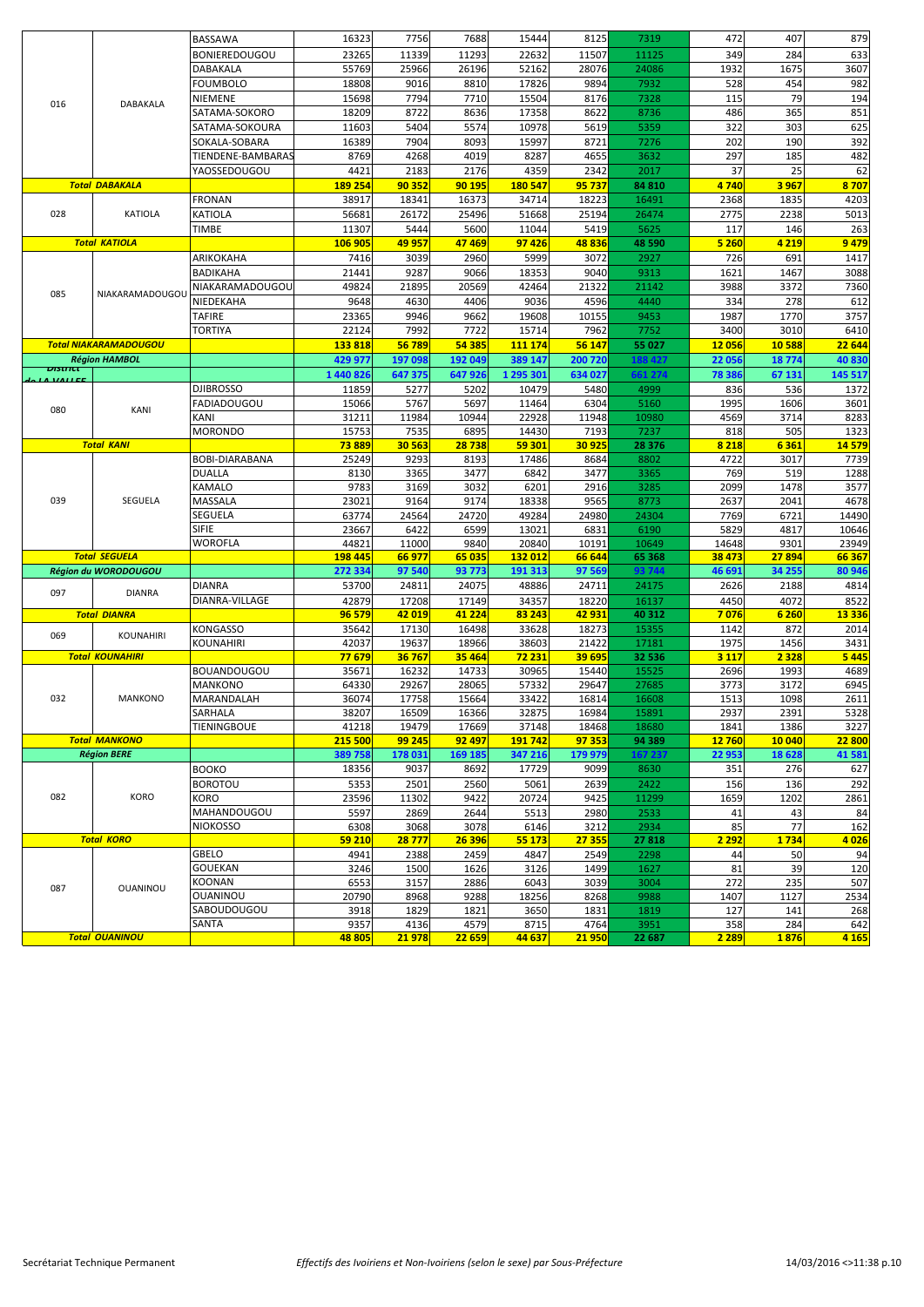|     |                           | <b>DIOMAN</b>           | 4817            | 2486            | 2153           | 4639          | 2181           | 2458           | 110       | 68       | 178          |
|-----|---------------------------|-------------------------|-----------------|-----------------|----------------|---------------|----------------|----------------|-----------|----------|--------------|
|     |                           | FOUNGBESSO              | 18033           | 8613            | 8186           | 16799         | 7461           | 9338           | 720       | 506      | 1226         |
| 046 | <b>TOUBA</b>              | <b>GUINTEGUELA</b>      | 18994           | 4302            | 3410           | 7712          | 3364           | 4348           | 7025      | 4250     | 11275        |
|     |                           | TOUBA                   | 33188           | 15120           | 14144          | 29264         | 14184          | 15080          | 2264      | 1647     | 3911         |
|     | <b>Total TOUBA</b>        |                         | 75 032          | 30 5 21         | 27893          | 58 414        | 27 190         | 31 2 2 4       | 10 119    | 6471     | 16 590       |
|     | <b>Région BAFING</b>      |                         | 183 047         | 81 276          | 76 948         | 158 224       | 76 49          | 81 729         | 14 700    | 10 08:   | 24 781       |
|     | <b>District du WOROBA</b> |                         | 845 139         | 356 847         | 339 906        | 696 753       | 354 043        | 342710         | 84 344    | 62 964   | 147 308      |
|     |                           |                         |                 |                 |                |               |                |                | 171       | 176      |              |
|     |                           | APPIMANDOU              | 6800            | 3138            | 3308           | 6446          | 3085           | 3361           |           |          | 347          |
|     |                           | PINDA-BOROKO            | 5012            | 2276            | 2538           | 4814          | 2472           | 2342           | 117       | 80       | 197          |
|     |                           | <b>BONDO</b>            | 19932           | 9702            | 10020          | 19722         | 10165          | 9557           | 83        | 66       | 149          |
|     |                           | BONDOUKOU               | 117453          | 55926           | 52733          | 108659        | 48489          | 60170          | 5016      | 3474     | 8490         |
|     |                           | <b>GOUMERE</b>          | 15906           | 7345            | 7661           | 15006         | 7345           | 7661           | 458       | 400      | 858          |
|     |                           | LAOUD-IBA               | 56882           | 28262           | 26854          | 55116         | 30256          | 24860          | 1002      | 709      | 1711         |
| 010 | <b>BONDOUKOU</b>          | SAPLI-SEPINGO           | 8204            | 3765            | 4352           | 8117          | 4244           | 3873           | 50        | 24       | 74           |
|     |                           | SOROBANGO               | 27744           | 13432           | 13419          | 26851         | 13680          | 13171          | 459       | 366      | 825          |
|     |                           | TABAGNE                 | 16970           | 7803            | 8445           | 16248         | 8323           | 7925           | 355       | 340      | 695          |
|     |                           |                         |                 |                 |                |               |                |                |           |          |              |
|     |                           | TAGADI                  | 34440           | 16845           | 15388          | 32233         | 18089          | 14144          | 1332      | 836      | 2168         |
|     |                           | <b>TAOUDI</b>           | 18568           | 8319            | 9989           | 18308         | 10240          | 8068           | 139       | 120      | 259          |
|     |                           | <b>YEZIMALA</b>         | 5796            | 2699            | 3003           | 5702          | 3252           | 2450           | 64        | 27       | 91           |
|     | <b>Total BONDOUKOU</b>    |                         | 333 707         | 159 512         | 157 710        | 317 222       | 159 640        | 157 582        | 9 2 46    | 6618     | 15 864       |
|     |                           | <b>BOAHIA</b>           | 9182            | 3753            | 3806           | 7559          | 3944           | 3615           | 849       | 774      | 1623         |
|     |                           | KOKOMIAN                | 10438           | 2939            | 3086           | 6025          | 2736           | 3289           | 2274      | 2139     | 4413         |
|     |                           | KOUASSI-DATTEKRO        | 25833           | 11787           | 12456          | 24243         | 12961          | 11282          | 850       | 740      | 1590         |
| 070 | KOUN-FAO                  | KOUN-FAO                | 31982           | 13378           | 13246          | 26624         | 13945          | 12679          | 2974      | 2384     | 5358         |
|     |                           | TANKESSE                | 25378           | 10078           | 9882           | 19960         | 9565           | 10395          | 3165      | 2236     | 5401         |
|     |                           | TIENKOIKRO              | 13417           | 4924            | 4787           | 9711          | 4031           | 5680           | 2160      | 1538     | 3698         |
|     | <b>Total KOUN-FAO</b>     |                         | 116 230         | 46859           | 47 263         | 94 122        | 47 182         | 46 940         | 12 27 2   | 9811     | 22 083       |
|     |                           | <b>BANDAKAGNI-TOMOR</b> | 9280            | 4659            | 4458           | 9117          | 4052           | 5065           | 100       | 63       | 163          |
|     |                           | DIMANDOUGOU             | 7159            | 3432            | 3160           | 6592          | 3812           | 2780           | 304       | 263      | 567          |
| 089 | SANDEGUE                  | SANDEGUE                | 23068           | 11235           | 11057          | 22292         | 12090          | 10202          | 445       | 331      | 776          |
|     |                           | YOROBODI                | 16708           | 8288            | 8149           | 16437         | 9343           | 7094           | 170       | 101      | 271          |
|     | <b>Total SANDEGUE</b>     |                         | 56 215          | 27 614          | 26 824         | 54 438        | 29 29 7        | 25 14 1        | 1019      | 758      | 1777         |
|     |                           | ASSUEFRY                | 30406           | 12273           | 12138          | 24411         | 12670          | 11741          | 3184      | 2800     | 5984         |
| 043 | TRANSUA                   | KOUASSI-NIAGUINI        | 16872           | 5573            | 5576           | 11149         | 5727           | 5422           | 3064      | 2657     | 5721         |
|     |                           | TRANSUA                 | 36200           | 16041           | 16054          | 32095         | 16021          | 16074          | 2211      | 1876     | 4087         |
|     | <b>Total TRANSUA</b>      |                         | 83 478          | 33887           | 33768          | 67 655        | 34 4 18        | 33 237         | 8 4 5 9   | 7333     | <b>15792</b> |
|     |                           | <b>AMANVI</b>           | 5312            | 2428            | 2802           | 5230          | 2341           | 2889           | 37        | 38       | 75           |
|     |                           | DIAMBA                  | 9680            | 4160            | 4828           | 8988          | 4862           | 4126           | 352       | 340      | 692          |
| 093 | <b>TANDA</b>              | TANDA                   | 51958           | 23287           | 23741          | 47028         |                | 23359          | 2678      | 2221     | 4899         |
|     |                           | <b>TCHEDIO</b>          | 10605           | 4791            | 5599           | 10390         | 23669<br>5522  | 4868           | 75        | 87       | 162          |
|     | <b>Total TANDA</b>        |                         | 77 555          | 34 666          | 36 970         | 71636         | 36 394         | 35 242         | 3 1 4 2   | 2686     | 5828         |
|     | <b>Région GONTOUGO</b>    |                         | 667 18          | 302 538         | 302 535        | 605 07        | 306 931        | 298 142        | 34 138    | 27 206   | 61 344       |
|     |                           | <b>BOUKO</b>            | 15319           |                 |                |               |                |                |           |          |              |
|     |                           |                         |                 | 6958            | 7499           | 14457         | 8290           | 6167           | 434       | 428      | 862          |
| 014 | <b>BOUNA</b>              | <b>BOUNA</b>            | 58616           | 27798           | 27004          | 54802         | 28116          | 26686          | 2031      | 1783     | 3814         |
|     |                           | <b>ONDEFIDOUO</b>       | 28088           | 13020           | 13205          | 26225         | 14548          | 11677          | 1110      | 753      | 1863         |
|     |                           | YOUNDOUO                | 12602           | 6186            | 6124           | 12310         | 7076           | 5234           | 171       | 121      | 292          |
|     | <b>Total BOUNA</b>        |                         | 114 625         | 53 962          | 53832          | 107 794       | 58 030         | 49 764         | 3746      | 3 0 8 5  | 6831         |
|     |                           | DANOA                   | 6902            | 3184            | 3061           | 6245          | 3674           | 2571           | 330       | 327      | 657          |
| 076 | <b>DOROPO</b>             | <b>DOROPO</b>           | 37741           | 14607           | 15155          | 29762         | 15448          | 14314          | 4080      | 3899     | 7979         |
|     |                           | KALAMON                 | 5965            | 2335            | 2594           | 4929          | 876            | 4053           | 560       | 476      | 1036         |
|     |                           | <b>NIAMOUE</b>          | 16056           | 7093            | 7607           | 14700         | 8082           | 6618           | 740       | 616      | 1356         |
|     | <b>Total DOROPO</b>       |                         | 66 664          | 27 219          | 28 417         | 55 636        | 28 080         | 27 556         | 5 7 10    | 5 3 1 8  | 11 028       |
|     |                           | <b>BOGOFA</b>           | 5486            | 2961            | 2469           | 5430          | 2955           | 2475           | 31        | 21       | 52           |
|     |                           | <b>KAKPIN</b>           | 7040            | 3293            | 3375           | 6668          | 3535           | 3133           | 194       | 178      | 372          |
|     |                           | KOTOUBA                 | 5705            | 2914            | 2757           | 5671          | 2323           | 3348           | 16        | 18       | 34           |
| 063 | <b>NASSIAN</b>            |                         |                 |                 |                |               |                |                |           |          |              |
|     |                           | NASSIAN                 | 19971           | 9907            | 9801           | 19708         | 9971           | 9737           | 149       | 114      | 263          |
|     | <b>Total NASSIAN</b>      | SOMINASSE               | 6326<br>44 5 28 | 3246<br>22 3 21 | 3047<br>21 449 | 6293<br>43770 | 3120<br>21 904 | 3173<br>21 866 | 26<br>416 | 7<br>338 | 33<br>754    |